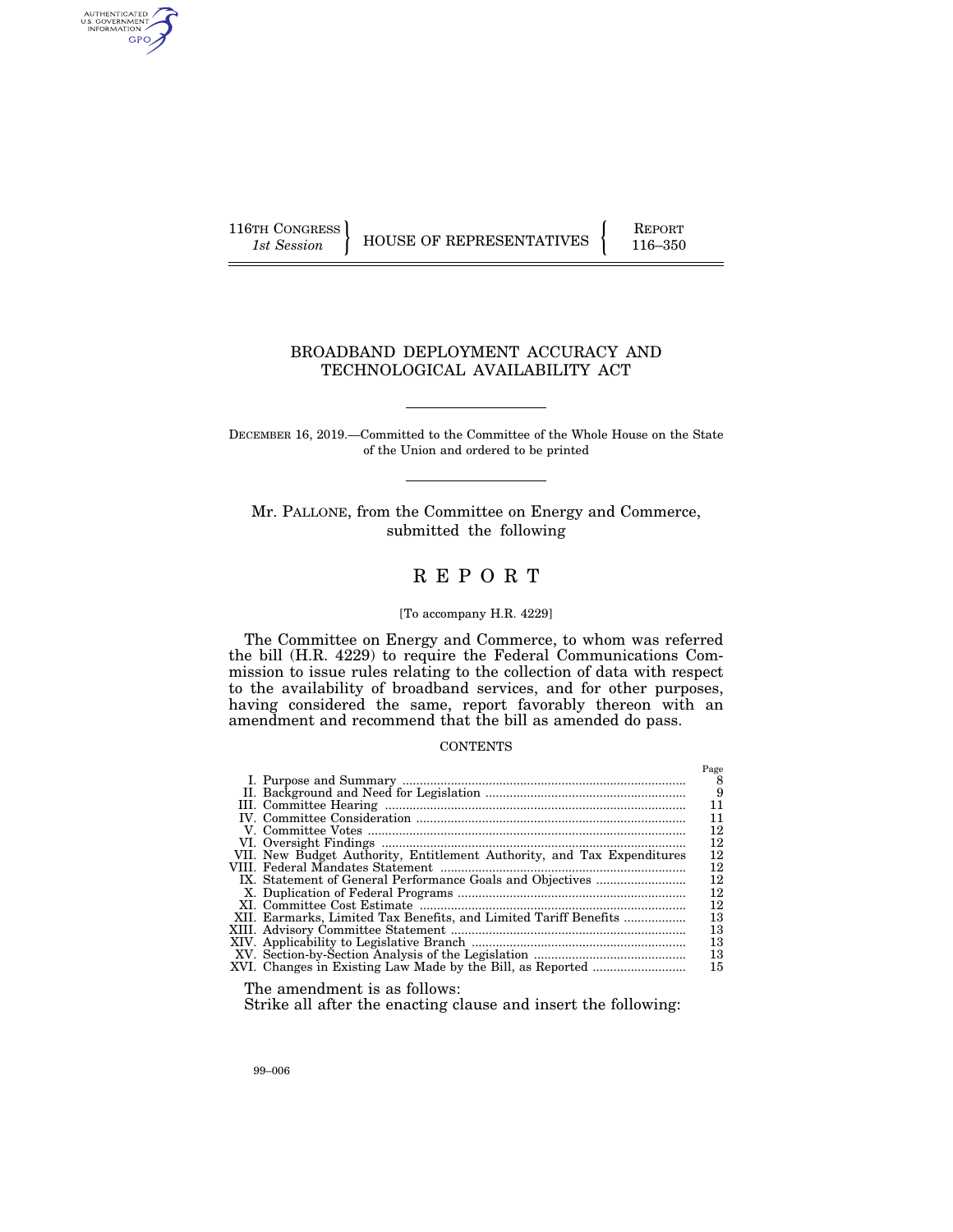**SECTION 1. SHORT TITLE.** 

This Act may be cited as the ''Broadband Deployment Accuracy and Technological Availability Act" or the "Broadband DATA Act".

#### **SEC. 2. BROADBAND DATA.**

The Communications Act of 1934 (47 U.S.C. 151 et seq.) is amended by adding at the end the following:

# **''TITLE VIII—BROADBAND DATA**

#### **''SEC. 801. DEFINITIONS.**

''In this title:

''(1) BROADBAND INTERNET ACCESS SERVICE.—The term 'broadband internet access service' has the meaning given the term in section 8.1(b) of title 47, Code of Federal Regulations, or any successor regulation.

"(2) BROADBAND MAP.—The term 'Broadband Map' means the map created by the Commission under section  $802(c)(1)(A)$ .

"(3) CELL EDGE PROBABILITY.—The term 'cell edge probability' means the likelihood that the minimum threshold download and upload speeds with respect to broadband internet access service will be met or exceeded at a distance from a base station that is intended to indicate the ultimate edge of the coverage area of a cell.

"(4) CELL LOADING.—The term 'cell loading' means the percentage of the available air interface resources of a base station that are used by consumers with respect to broadband internet access service.

''(5) CLUTTER.—The term 'clutter' means a natural or man-made surface feature that affects the propagation of a signal from a base station.

''(6) FABRIC.—The term 'Fabric' means the Broadband Serviceable Location Fabric established under section 802(b)(1)(B).

''(7) FORM 477.—The term 'Form 477' means Form 477 of the Commission relating to local telephone competition and broadband reporting.

''(8) INDIAN TRIBE.—The term 'Indian Tribe' has the meaning given the term 'Indian tribe' in section 4 of the Indian Self-Determination and Education Assistance Act (25 U.S.C. 5304).

''(9) MOBILITY FUND PHASE II.—The term 'Mobility Fund Phase II' means the second phase of the proceeding to provide universal service support from the Mobility Fund (WC Docket No. 10–90; WT Docket No. 10–208).

"(10) PROPAGATION MODEL.—The term 'propagation model' means a mathematical formulation for the characterization of radio wave propagation as a function of frequency, distance, and other conditions.

''(11) PROVIDER.—The term 'provider' means a provider of fixed or mobile broadband internet access service.

"(12) QUALITY OF SERVICE.—The term 'quality of service' means information regarding offered download and upload speeds and latency of a provider's broadband internet access service as determined by and to the extent otherwise collected by the Commission.

''(13) SHAPEFILE.—The term 'shapefile' means a digital storage format containing geospatial or location-based data and attribute information—

 $(A)$  regarding the availability of broadband internet access service; and "(B) that can be viewed, edited, and mapped in geographic information system software.

''(14) STANDARD BROADBAND INSTALLATION.—The term 'standard broadband installation'—

''(A) means the initiation by a provider of fixed broadband internet access service in an area where the provider has not previously offered that service, with no charges or delays attributable to the extension of the network of the provider; and

''(B) includes the initiation of fixed broadband internet access service through routine installation that can be completed not later than 10 business days after the date on which the service request is submitted.

**''SEC. 802. BROADBAND MAPS.** 

''(a) RULES.—

''(1) IN GENERAL.—Not later than 180 days after the date of enactment of this title, the Commission shall issue rules that shall—

''(A) require the collection and dissemination of granular data, as determined by the Commission—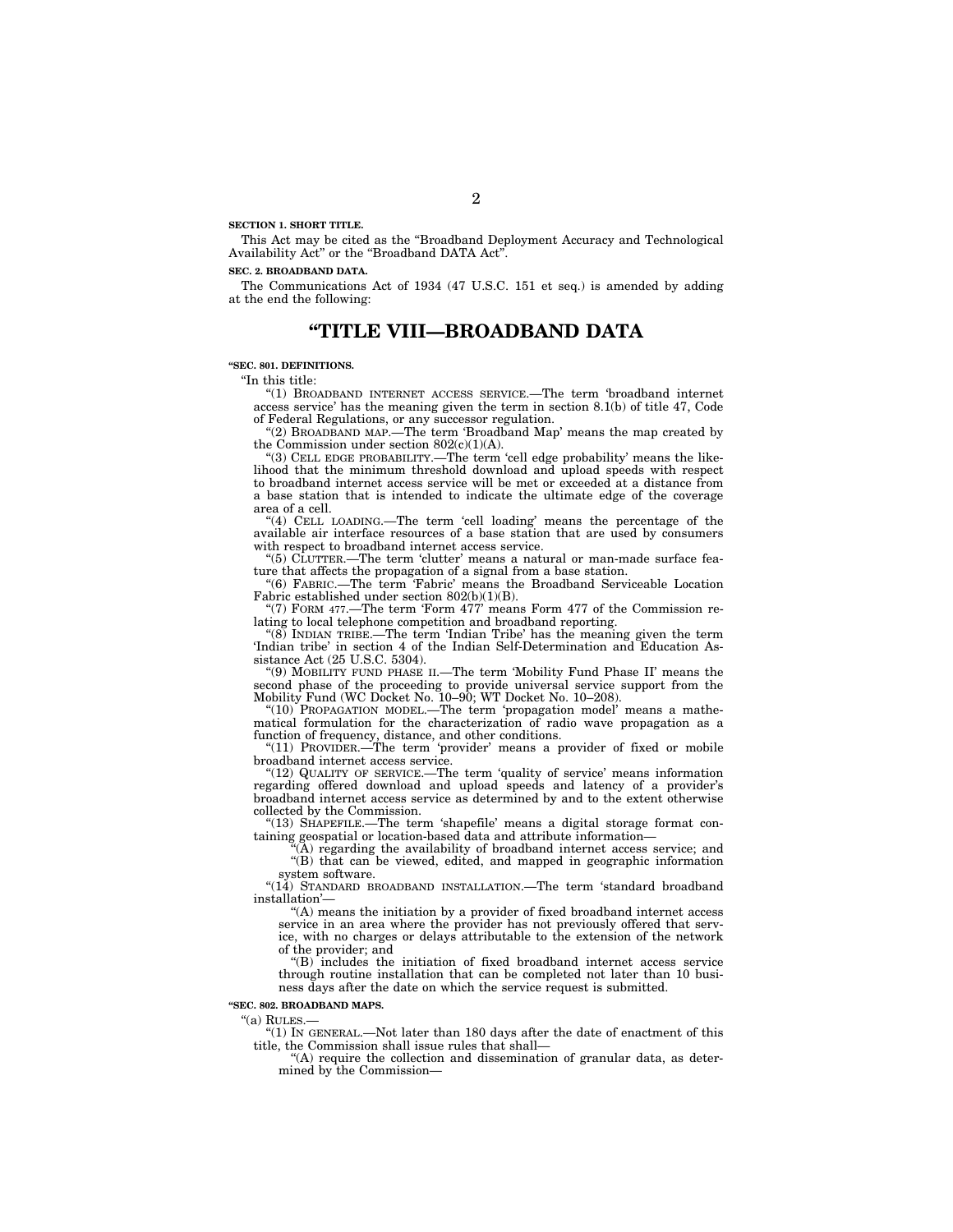"(i) relating to the availability and quality of service of terrestrial fixed, fixed wireless, satellite, and mobile broadband internet access service; and

"(ii) that the Commission shall use to compile the maps created under subsection  $(c)(1)$  (referred to in this section as 'coverage maps'), which the Commission shall make publicly available; and

''(B) establish—

''(i) processes through which the Commission can verify the accuracy of data submitted under subsection (b)(2);

"(ii) processes and procedures through which the Commission, and, as necessary, other entities or persons submitting non-public or competitively sensitive information under this title, can protect the security, privacy, and confidentiality of such non-public or competitively sensitive information, including—

''(I) information contained in the Fabric;

"(II) the dataset created under subsection  $(b)(1)(A)$  supporting the Fabric; and

"(III) the data submitted under subsection  $(b)(2)$ ;

"(iii) the challenge process described in subsection (b)(5); and

"(iv) the process described in section  $803(b)$ .

"(2) OTHER DATA.—In issuing the rules under paragraph (1), the Commission shall develop a process through which the Commission can collect verified data for use in the coverage maps from—

''(A) State, local, and Tribal governmental entities that are primarily responsible for mapping or tracking broadband internet access service cov-

erage for a State, unit of local government, or Indian Tribe, as applicable; ''(B) third parties, including industry analysis, mapping, or tracking of broadband internet access service coverage and quality of service, if the Commission determines that it is in the public interest to use such data in—

(i) the development of the coverage maps; or

"(ii) the verification of data submitted under subsection (b); and

''(C) other Federal agencies.

''(3) UPDATES.—The Commission shall revise the rules issued under paragraph (1) to—

''(A) reflect changes in technology;

''(B) ensure the accuracy of propagation models, as further provided in subsection (b)(3); and

''(C) improve the usefulness of the coverage maps.

''(b) CONTENT OF RULES.—

''(1) ESTABLISHMENT OF A SERVICEABLE LOCATION FABRIC REGARDING FIXED BROADBAND.—

''(A) DATASET.—

''(i) IN GENERAL.—The Commission shall create a common dataset of all locations in the United States where fixed broadband internet access service can be installed, as determined by the Commission.

''(ii) CONTRACTING.—

''(I) IN GENERAL.—Subject to subclauses (II) and (III), the Commission may only contract with an entity with expertise with respect to geographic information systems (referred to in this subsection as 'GIS') to create and maintain the dataset under clause (i).

"(II) APPLICATION OF THE FEDERAL ACQUISITION REGULATION.—A contract into which the Commission enters under subclause (I) shall in all respects comply with applicable provisions of the Federal Acquisition Regulation.

''(III) LIMITATIONS.—With respect to a contract into which the Commission enters under subclause (I)—

"(aa) the entity with which the Commission contracts shall be selected through a competitive bid process that is transparent and open;

''(bb) the contract shall be for a term of not longer than 5 years, after which the Commission may enter into a new contract—

''(AA) with an entity, and for the purposes, described in clause (i); and

"(BB) that complies with the requirements under subclause (II) and this subclause; and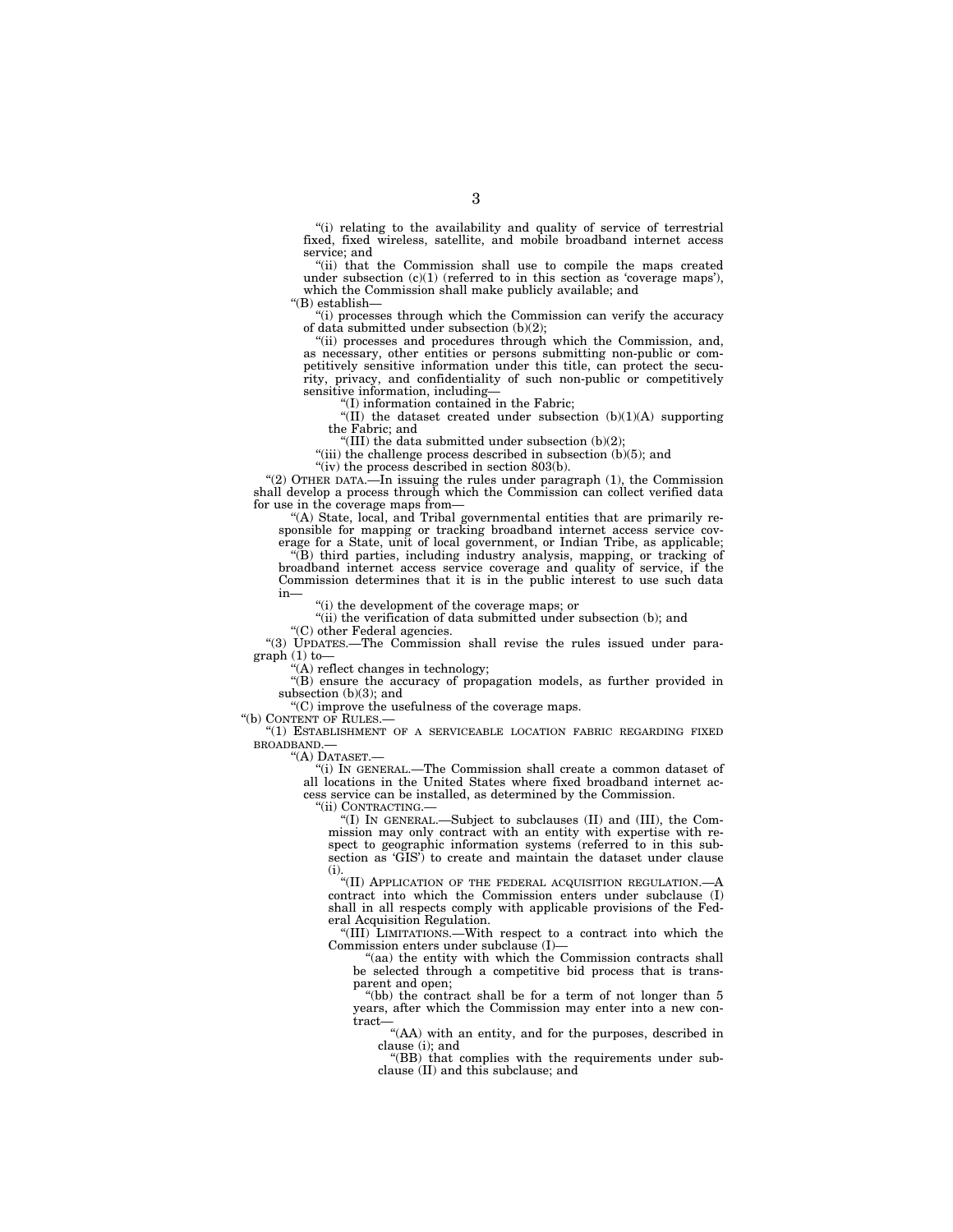''(cc) the contract shall prohibit the entity with which the Commission contracts (and require such entity to include in any contract with any other entity with which such entity contracts a provision prohibiting such other entity) from selling, leasing, or otherwise disclosing for monetary consideration any personally identifiable information to any entity other than for

purposes authorized under this title.<br>"(B) FABRIC.—The rules issued by the Commission under subsection (a)(1) shall establish the Broadband Serviceable Location Fabric, which shall—

''(i) contain geocoded information for each location identified under subparagraph  $(A)(i)$ :

''(ii) serve as the foundation upon which all data relating to the avail-ability of fixed broadband internet access service collected under paragraph (2)(A) shall be reported and overlaid; ''(iii) be compatible with commonly used GIS software; and

''(iv) at a minimum, be updated every 6 months by the Commission. ''(C) IMPLEMENTATION PRIORITY.—The Commission shall prioritize imple-

menting the Fabric for rural and insular areas of the United States.<br>"(2) COLLECTION OF INFORMATION.—The rules issued by the Commission under subsection  $(a)(1)$  shall include uniform standards for the reporting of broadband internet access service data that the Commission shall collect—

''(A) from each provider of terrestrial fixed, fixed wireless, or satellite broadband internet access service, which shall include data that—

''(i) documents the areas where the provider—

''(I) has actually built out the broadband network infrastructure of the provider such that the provider is able to provide that service; and

''(II) could provide that service, as determined by identifying where the provider is capable of performing a standard broadband installation, if applicable;

''(ii) includes information regarding download and upload speeds, at various thresholds established by the Commission, and, if applicable, latency with respect to broadband internet access service that the provider makes available;

"(iii) can be georeferenced to the GIS data in the Fabric;

"(iv) the provider shall report as-

''(I) with respect to providers of fixed wireless broadband internet access service—

''(aa) propagation maps and propagation model details that— ''(AA) satisfy standards that are similar to those applicable to providers of mobile broadband internet access service under subparagraph (B) with respect to propagation maps and propagation model details, taking into account material differences between fixed wireless and mobile broadband internet access service; and

''(BB) reflect the speeds and latency of the service provided by the provider; or

''(bb) a list of addresses or locations that constitute the service area of the provider, except that the Commission—

''(AA) may only permit, and not require, a provider to re-

port the data using that means of reporting; and "(BB) in the rules issued under subsection (a)(1), shall

provide a method for using that means of reporting with respect to Tribal areas; and

"(II) with respect to providers of terrestrial fixed and satellite broadband internet access service—

'(aa) polygon shapefiles; or

''(bb) a list of addresses or locations that constitute the service area of the provider, except that the Commission—

"(AA) may only permit, and not require, a provider to report the data using that means of reporting; and

" $(BB)$  in the rules issued under subsection  $(a)(1)$ , shall provide a method for using that means of reporting with respect to Tribal areas; and

" $(v)$  the Commission determines is appropriate with respect to certain technologies in order to ensure that the Broadband Map is granular and accurate; and

''(B) from each provider of mobile broadband internet access service, which shall include propagation maps, and propagation model details, that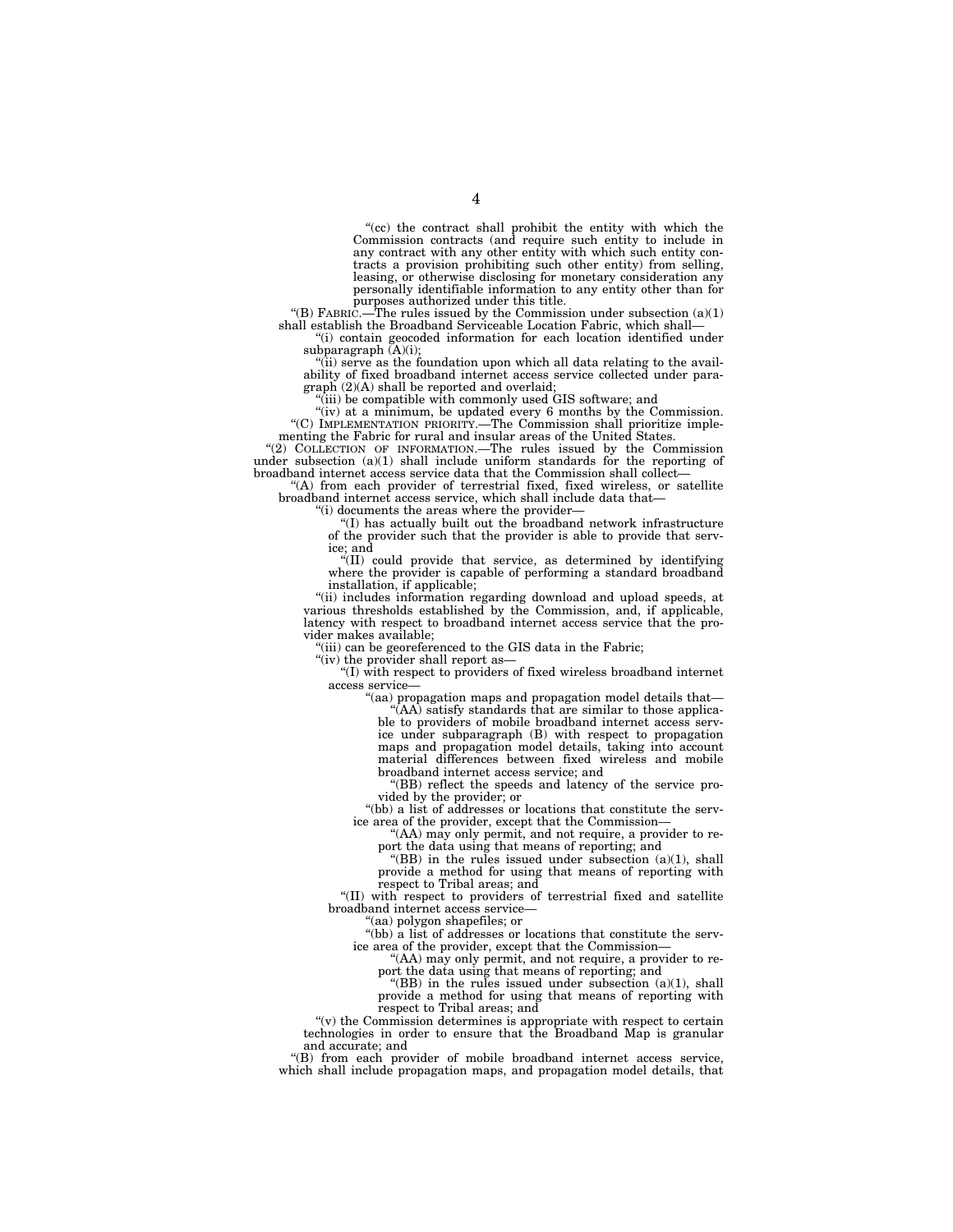indicate the current (as of the date on which the information is collected) fourth generation Long-Term Evolution (commonly referred to as '4G LTE') mobile broadband internet access service coverage of the provider, which shall—

''(i) take into consideration the effect of clutter; and

''(ii) satisfy—

''(I) the requirements of having—

"(aa) a download speed of not less than 5 megabits per second and an upload speed of not less than 1 megabit per second with a cell edge probability of not less than 90 percent; and

''(bb) cell loading of not less than 50 percent; and

''(II) any other parameter that the Commission determines to be necessary to create a map under subsection  $(c)(1)(C)$  that is more precise than the map produced as a result of the submissions under the Mobility Fund Phase II information collection.

''(3) UPDATE OF REPORTING STANDARDS FOR MOBILE BROADBAND INTERNET AC-CESS SERVICE.—For the purposes of paragraph (2)(B), if the Commission determines that the reporting standards under that paragraph are insufficient to collect accurate propagation maps and propagation model details with respect to future generations of mobile broadband internet access service technologies, the Commission shall immediately commence a rulemaking to adopt new reporting standards with respect to those technologies that—

"(A) shall be the functional equivalent of the standards required under paragraph (2)(B); and

''(B) allow for the collection of propagation maps and propagation model details that are as accurate and granular as, or more accurate and granular than, the maps and model details collected by the Commission under para $graph (2)(B)$ .

 $(4)$  CERTIFICATION AND VERIFICATION.—With respect to a provider that submits information to the Commission under paragraph (2)—

''(A) the provider shall include in each submission a certification from a corporate officer of the provider that the officer has examined the information contained in the submission and that, to the best of the officer's actual knowledge, information, and belief, all statements of fact contained in the submission are true and correct; and

''(B) the Commission shall verify the accuracy and reliability of the information in accordance with measures established by the Commission.

''(5) CHALLENGE PROCESS.—

"(A) IN GENERAL.—In the rules issued under subsection  $(a)(1)$ , and subject to subparagraph (B), the Commission shall establish a user-friendly challenge process through which consumers, State, local, and Tribal governmental entities, and other entities or persons may submit coverage data to the Commission to challenge the accuracy of—

''(i) the coverage maps;

"(ii) any information submitted by a provider regarding the availability of broadband internet access service; or

 $^{\prime}$ (iii) the information included in the Fabric.

''(B) CONSIDERATIONS; VERIFICATION; RESPONSE TO CHALLENGES.—In establishing the challenge process required under subparagraph (A), the Commission shall—

''(i) consider—

''(I) the types of information that an entity or person submitting a challenge should provide to the Commission in support of the challenge;

"(II) the appropriate level of granularity for the information described in subclause (I);

''(III) the need to mitigate the time and expense incurred by, and the administrative burdens placed on, entities or persons in—

"(aa) challenging the accuracy of a coverage map; and

"(bb) responding to challenges described in item (aa);

"(IV) the costs to consumers and providers resulting from a misallocation of funds because of a reliance on outdated or otherwise inaccurate information in the coverage maps;

''(V) any lessons learned from the challenge process established under Mobility Fund Phase II, as determined from comments solicited by the Commission; and

"(VI) the need for user-friendly challenge submission formats that will promote participation in the challenge process;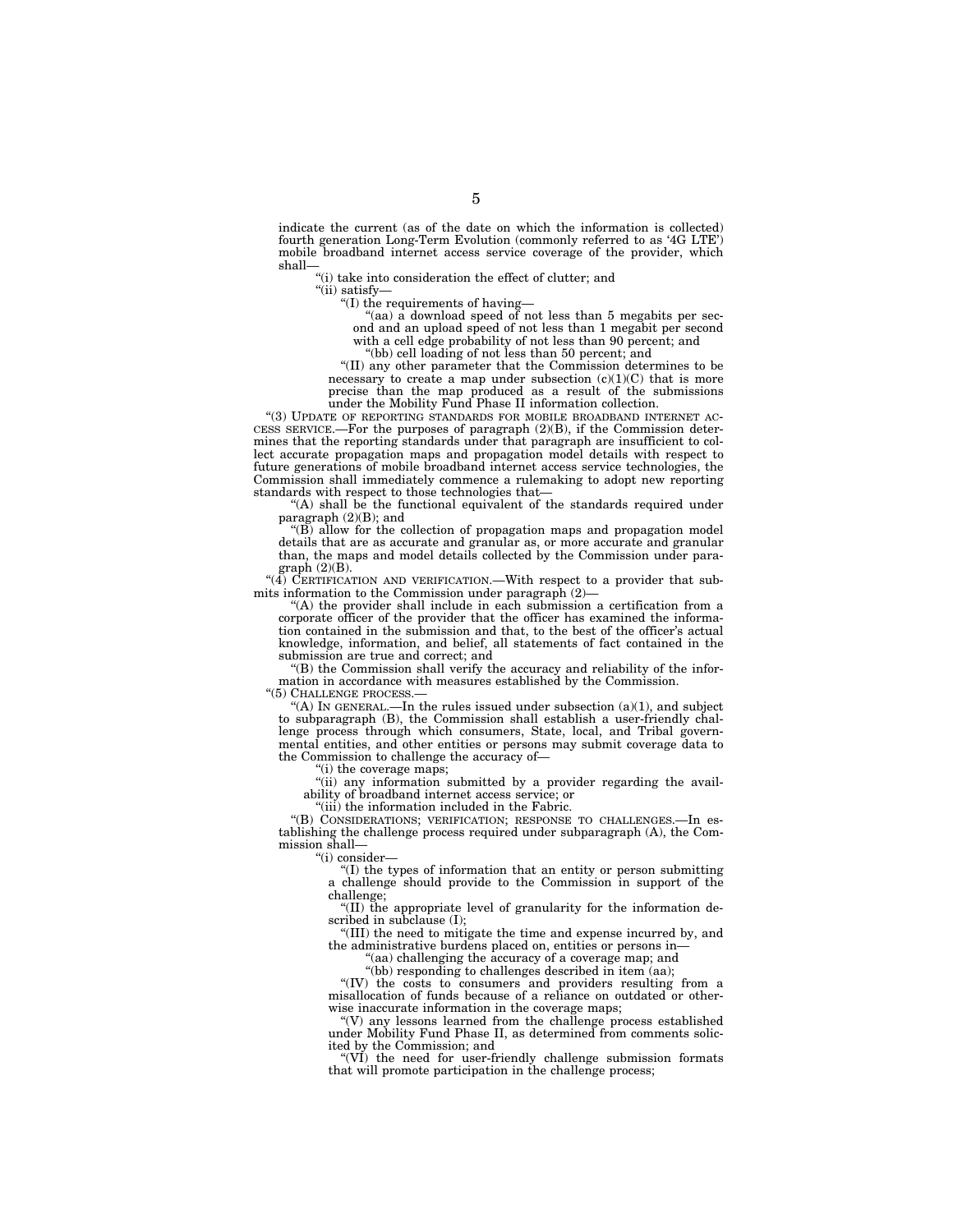"(ii) include a process for verifying the data submitted through the challenge process in order to ensure the reliability of that data;

''(iii) allow providers to respond to challenges submitted through the challenge process; and

''(iv) develop an online mechanism, which—

" $($ I) shall be integrated into the coverage maps;

"(II) allows for an entity or person described in subparagraph  $(A)$ to submit a challenge under the challenge process;

''(III) makes challenge data available in both geographic information system and non-geographic information system formats; and

" $(IV)$  clearly identifies the areas in which broadband internet access service is available, and the upload and download speeds at which that service is available, as reported to the Commission under this section.

''(C) USE OF CHALLENGES.—The rules issued to establish the challenge process under subparagraph (A) shall include—

''(i) a process for the speedy resolution of challenges; and

''(ii) a process for the regular and expeditious updating of the coverage maps and granular data the Commission disseminates as challenges are resolved.

''(D) AUTOMATION TOOL.—Not earlier than 1 year after, and not later than 18 months after, the rules issued under subsection  $(a)(1)$  are implemented, the Commission shall, after an opportunity for notice and comment, submit to the Committee on Energy and Commerce of the House of Representatives and the Committee on Commerce, Science, and Transportation of the Senate a report that—

''(i) evaluates the challenge process; and

"(ii) considers whether the Commission should amend its rules to create an automated tool that includes predictive capabilities to identify potential inaccuracies and features that allow a provider of broadband internet access service, the Commission, and the public to visualize the data relating to broadband internet access service that the provider reports in order to improve the accuracy of the data submitted by the provider.

''(6) REFORM OF FORM 477 PROCESS.—

''(A) IN GENERAL.—Not later than 180 days after the date on which the rules issued under subsection (a)(1) take effect, the Commission shall—

''(i) reform the Form 477 broadband deployment service availability collection process of the Commission to achieve the purposes of this title and in a manner that enables the comparison of data and maps produced before the implementation of this title with data and coverage maps produced after the implementation of this title and maintains the public availability of broadband deployment service availability data; and

''(ii) harmonize reporting requirements and procedures regarding the deployment of broadband internet access service that, as of the date on which the rules issued under subsection  $(a)(1)$  take effect, are in effect.

''(B) CONTINUED COLLECTION AND REPORTING.—On and after the date on which the Commission carries out subparagraph (A), the Commission shall continue to collect and publicly report subscription data that the Commission collected through the Form 477 broadband deployment service availability collection process, as in effect on July 1, 2019.

''(c) MAPS.—The Commission shall—

''(1) after consulting with the Federal Geographic Data Committee established by section 753(a) of the Geospatial Data Act of 2018 (43 U.S.C. 2802(a)), create—

''(A) the Broadband Map, which shall depict—

''(i) the extent of the availability of broadband internet access service in the United States, without regard to whether that service is fixed broadband internet access service or mobile broadband internet access service, which shall be based on data collected by the Commission from all providers; and

"(ii) the areas of the United States that remain unserved by providers;

''(B) a map that depicts the availability of fixed broadband internet access service, which shall be based on data collected by the Commission from providers under subsection (b)(2)(A); and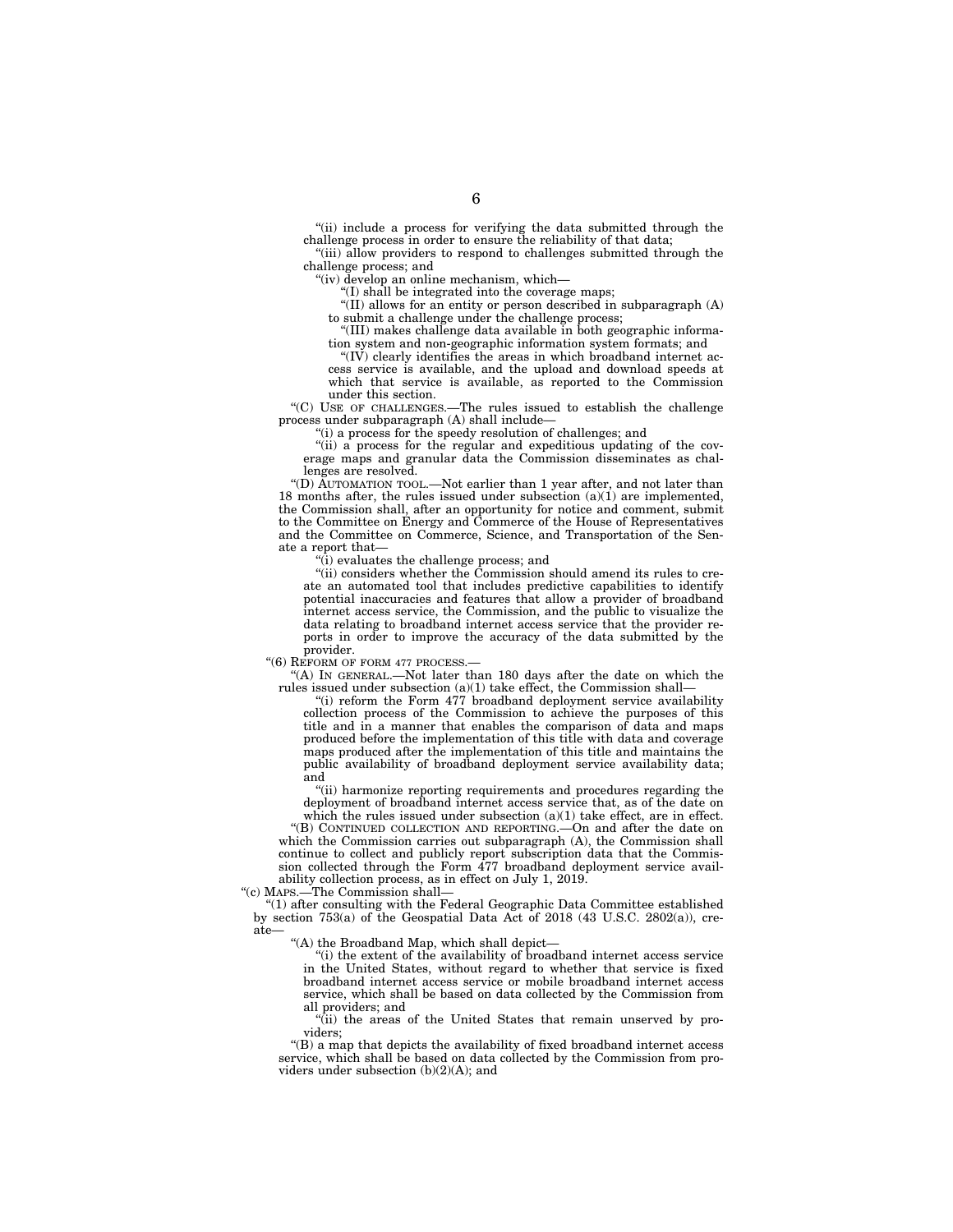''(C) a map that depicts the availability of mobile broadband internet access service, which shall be based on data collected by the Commission from providers under subsection (b)(2)(B);

" $(2)$  use the maps created under paragraph  $(1)$ -

"(A) to determine the areas in which terrestrial fixed, fixed wireless, mobile, and satellite broadband internet access service is and is not available; and

''(B) when making any new award of funding with respect to the deployment of broadband internet access service;

" $(3)$  update the maps created under paragraph  $(1)$  not less frequently than biannually using the most recent data collected from providers under subsection  $(b)(2)$ ;

 $\cdot\cdot\cdot(4)$  make available to all Federal agencies, upon request, the maps created under paragraph (1);

"(5) establish a process to make the data collected under subsection  $(b)(2)$ available to the National Telecommunications and Information Administration; and

''(6) make public at an appropriate level of granularity—

''(A) the maps created under paragraph (1); and

''(B) the data collected by the Commission with respect to broadband internet access service availability and quality of service.

"(d) DELAYED EFFECTIVE DATE OF QUALITY OF SERVICE RULES.—Any requirement of a rule relating to quality of service issued under subsection (a)(1) shall take effect not earlier than the date that is 180 days after the date on which the Commission issues such rule.

### **''SEC. 803. IMPROVING DATA ACCURACY.**

''(a) AUDITS.—The Commission shall conduct regular audits of information submitted to the Commission by providers under section 802(b)(2) to ensure that the providers are complying with this title.

''(b) CROWDSOURCING.—

''(1) IN GENERAL.—The Commission shall—

''(A) develop a process through which entities or persons in the United States may submit specific information about the deployment and availability of broadband internet access service in the United States on an ongoing basis so that the information may be used to verify and supplement information provided by providers of broadband internet access service for inclusion in the maps created under section  $802(c)(1)$ ; and

"(B) update the maps created under section  $802(c)(1)$  on no less than an annual cycle based on the information received through such process.

"(2) COLLABORATION.—As part of the efforts of the Commission to facilitate the ability of entities or persons to submit information under paragraph (1), the Commission shall—

''(A) prioritize the consideration of data provided by data collection applications used by consumers that the Commission has determined—

''(i) are highly reliable; and

''(ii) have proven methodologies for determining network coverage and network performance; and

''(B) coordinate with the Postmaster General, or the heads of other Federal agencies that operate delivery fleet vehicles, to facilitate the submission of specific information by the United States Postal Service or such other agencies under paragraph (1).

"(c) TECHNICAL ASSISTANCE TO INDIAN TRIBES.

''(1) IN GENERAL.—Subject to paragraph (2), the Commission shall hold annual workshops for Tribal governments to provide technical assistance with the collection and submission of data under section 802(a)(2)(A).

''(2) ANNUAL REVIEW.—Each year, the Commission, in consultation with Indian Tribes, shall review the need for continued workshops required under paragraph (1).

''(d) TECHNICAL ASSISTANCE TO SMALL SERVICE PROVIDERS.—The Commission shall establish a process through which a provider that has fewer than 100,000 active broadband internet access service connections may request and receive assistance from the Commission with respect to geographic information system data processing to ensure that the provider is able to comply with the rules issued under section  $802(a)(1)$  in a timely and accurate manner.

"(e) GAO ASSESSMENT OF FABRIC SOURCE DATA.-

''(1) ASSESSMENT.—The Comptroller General of the United States shall conduct an assessment of key data sources that are used for purposes of the Fabric to identify and geocode locations where fixed broadband internet access service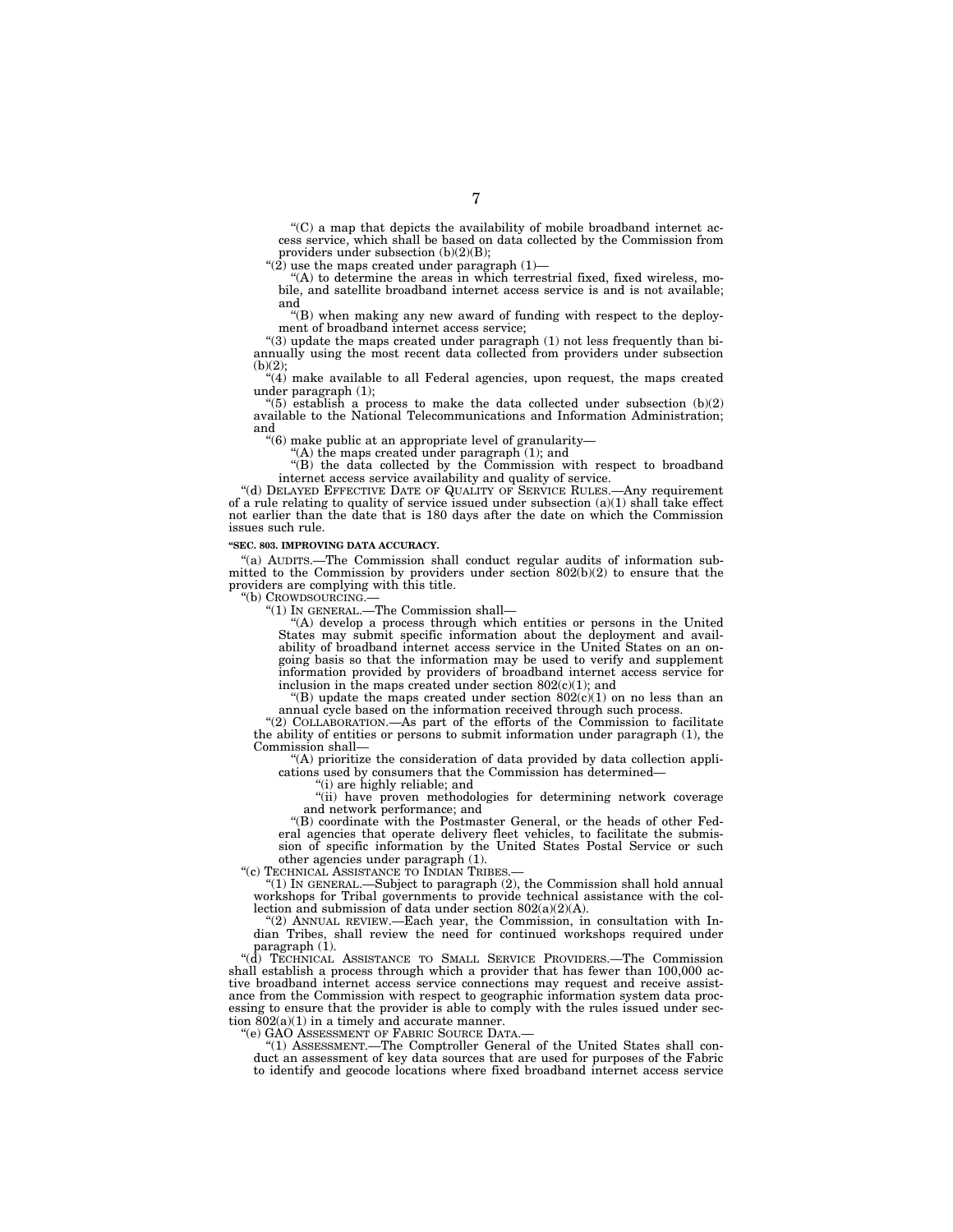can be installed, in order to develop recommendations for how the quality and completeness of such data sources can be improved as data sources for the Fabric. Data sources to be assessed shall include any sources of relevant Federal data, including the National Address Database administered by the Department of Transportation, State- and county-level digitized parcel data, and property tax record tax attribute recording.

"(2) REPORT.—Not later than  $\overline{1}$  year after the date of the enactment of this title, the Comptroller General shall submit to the Committee on Energy and Commerce of the House of Representatives and the Committee on Commerce, Science, and Transportation of the Senate a report containing the recommendations developed in the assessment under paragraph (1).

''(f) TECHNICAL ASSISTANCE TO CONSUMERS AND STATE, LOCAL, AND TRIBAL GOV-ERNMENTAL ENTITIES.—The Commission shall provide technical assistance to consumers and State, local, and Tribal governmental entities with respect to the challenge process established under section 802(b)(5), which shall include-

 $(1)$  detailed tutorials and webinars; and

 $''(2)$  making available staff of the Commission to provide assistance, as needed, throughout the entirety of the challenge process.

**''SEC. 804. COST.** 

''(a) LIMITATION.—The Commission may not use funds from the universal service programs of the Commission established under section 254, and the regulations issued under that section, to carry out this title.

''(b) AUTHORIZATION OF APPROPRIATIONS.—There is authorized to be appropriated to the Commission to carry out this title—

''(1) \$25,000,000 for fiscal year 2021; and

"(2)  $$9,000,000$  for each of the fiscal years 2022 through 2028.

**''SEC. 805. OTHER PROVISIONS.** 

''(a) OMB.—Notwithstanding any other provision of law, the initial rulemaking required under section  $802(a)(1)$  shall be exempt from review by the Office of Management and Budget.

''(b) PRA.—Chapter 35 of title 44, United States Code (commonly known as the 'Paperwork Reduction Act') shall not apply to the initial rulemaking required under section  $802(a)(1)$ .

''(c) EXECUTION OF RESPONSIBILITIES.—Except, with respect to an entity that is not the Universal Service Administrative Company, as provided in sections  $802(a)(2)(B)$ ,  $802(b)(1)(A)(ii)$ , and  $803(d)$ , the Commission

''(1) including the offices of the Commission, shall carry out the responsibilities assigned to the Commission under this title; and

''(2) may not delegate any of the responsibilities assigned to the Commission under this title to any third party, including the Universal Service Administrative Company.

''(d) REPORTING.—Each fiscal year, the Commission shall submit to the Committee on Commerce, Science, and Transportation of the Senate and the Committee on Energy and Commerce of the House of Representatives a report that summarizes the implementation of this title and associated enforcement activities conducted during the previous fiscal year.''.

#### I. PURPOSE AND SUMMARY

H.R. 4229, the ''Broadband Deployment Accuracy and Technological Availability Act'' or ''the Broadband DATA Act'', was introduced on September 6, 2019, by Reps. Loebsack (D–IA), Latta (R– OH), McEachin (D–VA), and Long (R–MO), and referred to the Committee on Energy and Commerce. In order to dramatically reform the Nation's problematic broadband deployment maps, H.R. 4229 would require the Federal Communications Commission (FCC or Commission) to issue new rules to require the collection and dissemination of granular broadband availability data. It would also require the FCC to establish a process to verify the accuracy of such data, including by using data submitted by other government entities or the public. In addition, it would require the FCC to use this data to create coverage maps based on a serviceable location fabric of all locations that could receive fixed broadband service,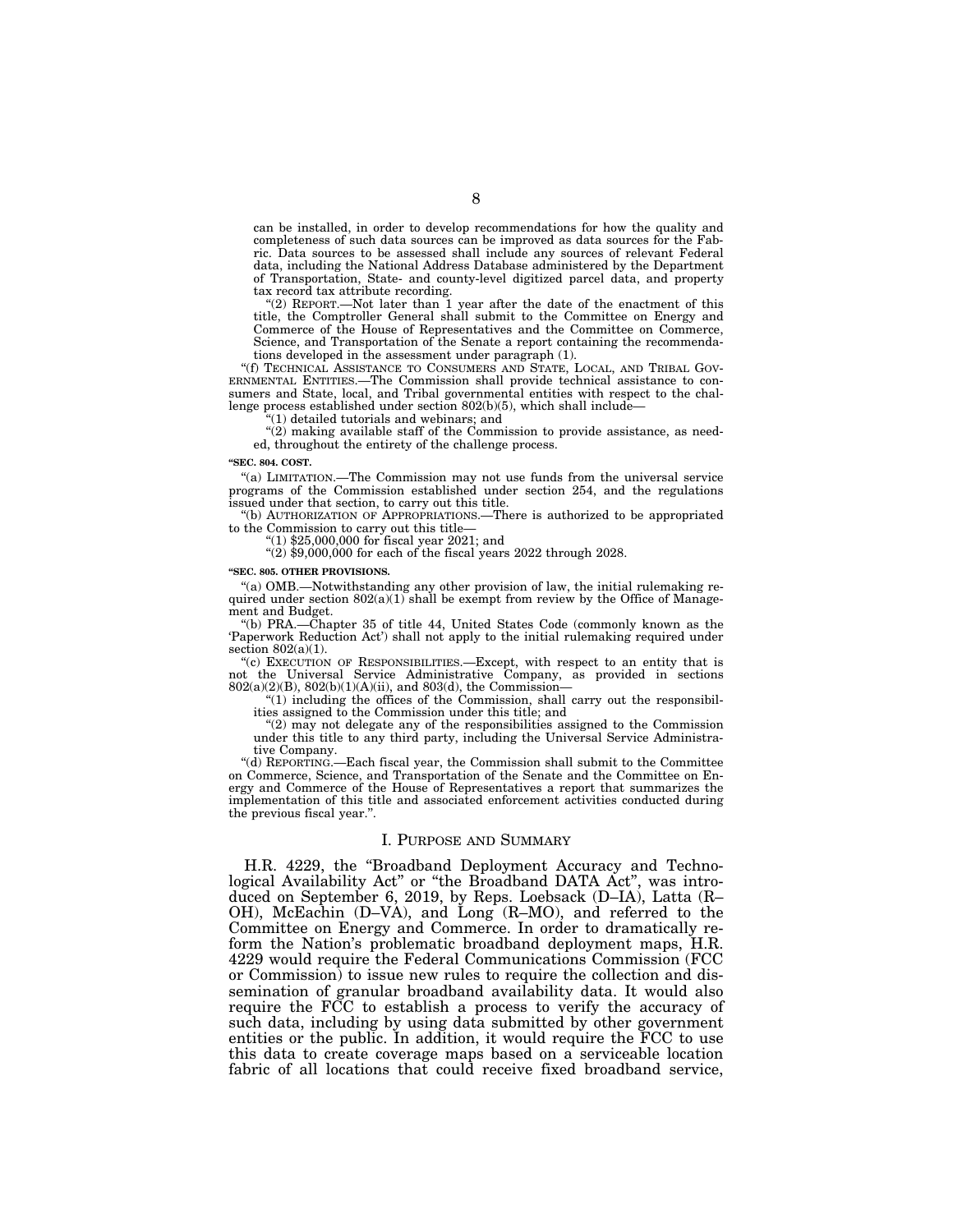and it would require the FCC to create a separate coverage map for mobile broadband.

### II. BACKGROUND AND NEED FOR LEGISLATION

The FCC began collecting subscription and connection data for broadband and telephone service using Form 477 in 2000.1 Since then, these data have become the primary source for many FCC actions, including its publication of statutorily mandated reports to Congress regarding competition among certain service providers, and the availability of advanced communications capability.2 The FCC also has used these data to update its universal service policies, including by excluding certain areas from receiving support.3 Notably, the FCC collects Form 477 data for both fixed and mobile broadband.4

Through Form 477, historically, the FCC has required fixed broadband providers to identify the census blocks in which fixed broadband service is available.<sup>5</sup> The FCC has defined "availability" as whether the provider does—or could within a typical service interval or without an extraordinary commitment of resources—provide service to a single end user in a given census block.<sup>6</sup> As a result, if even a provider could serve a single area in a census block, the FCC has counted the entire census block as being served.7 According to the Census Bureau, in "a city, a census block looks like a city block bounded on all sides by streets[,] . . . but [i]n remote areas, census blocks may encompass hundreds of square miles."<sup>8</sup>

In a 2018 report, the Government Accountability Office (GAO) found that the FCC's fixed broadband availability methodology overestimates broadband deployment by ''counting an entire census block as served if only one location has broadband."<sup>9</sup> GAO also found the FCC data overstated deployment by ''allowing providers to report availability in blocks where they do not have any infrastructure connecting homes to their networks if the providers determine they could offer service to at least one household.'' 10

For mobile broadband service, the FCC's Form 477 requires providers to report their coverage areas by submitting maps depicting where consumers can expect to receive the minimum advertised services.11 In imposing this requirement, the FCC does not require providers to use a standardized method with defined technical parameters when determining their coverage areas.12 As a result, according to the FCC, its mobile broadband data cannot be compared

<sup>&</sup>lt;sup>1</sup> See Federal Communications Commission, *Establishing the Digital Opportunity Data Collection, Modernizing the FCC Form 477 Data Program, Report and Order and Second Notice of Proposed Rulemaking, WC Docket No. 19–195* 

<sup>&</sup>lt;sup>3</sup>Id. at  $\mathbb{I}8$ .<br>
<sup>4</sup>Id. at  $\mathbb{I}8$ .<br>
<sup>5</sup>Id. at  $\mathbb{I}8$ .<br>
<sup>6</sup>Id. at  $\mathbb{I}18$ .<br>
<sup>6</sup> dovernment Accountability Office, *Broadband Internet: FCC's Data Overstate Access on Trib-*<br>
<sup>7</sup> Government Accountability Offi

<sup>&</sup>lt;sup>as</sup> United States Census Bureau, *What Are Census Blocks?*, Census Blogs (Jul. 11, 2011), www.census.gov/newsroom/blogs/random-samplings/2011/07/what-are-census-blocks.html. <sup>9</sup>GAO Broadband Internet Report at 17.

<sup>&</sup>lt;sup>10</sup> Hz<br>
<sup>10</sup> Hz<br>
<sup>11</sup> FCC Form 477 Instructions at 24, https://transition.fcc.gov/form477/477inst.pdf.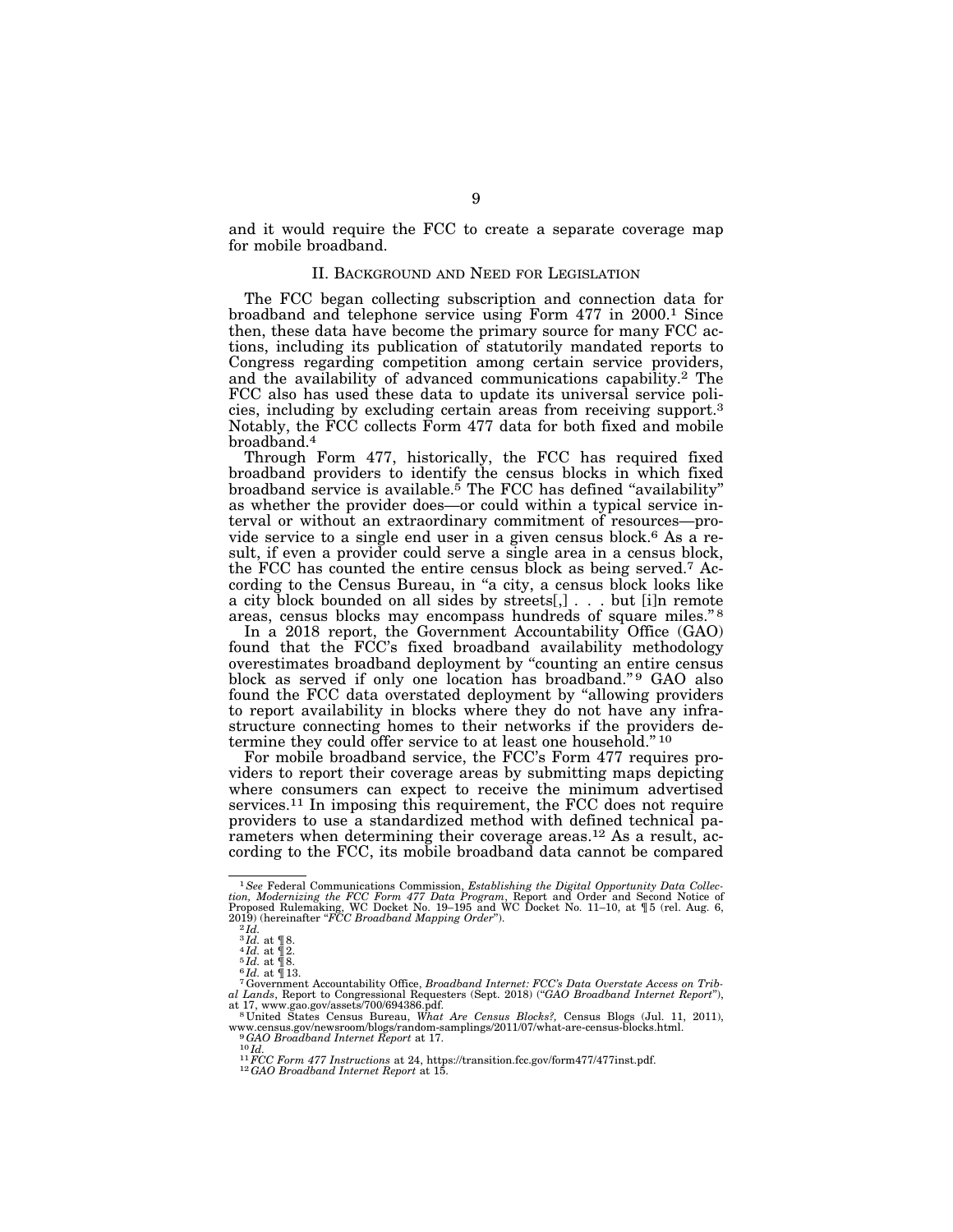across providers.13 To improve the accuracy and usefulness of the mobile broadband data that the FCC collects, Congress included a version of H.R. 1546, the Rural Wireless Access Act, introduced by Reps. Loebsack (D–IA) and Costello (R–PA), in section 505 of the Consolidated Appropriations Act, 2018.14 That law requires the FCC to establish a methodology for collecting mobile coverage data within 180 days of the conclusion of the Mobility Fund Phase II Auction.15

In December of 2018, the FCC opened an investigation into whether one or more major carriers violated the Mobility Fund Phase II reverse auction's mapping rules.16 The Mobility Fund Phase II Auction would allocate up to \$4.53 billion over 10 years to advance high-speed mobile broadband service in rural areas.<sup>17</sup> That auction contemplated a mobile data collection separate and apart from Form 477.18 As a result of the FCC's investigation, however, the Mobility Fund II auction remains delayed, and the FCC has yet to implement the requirements of the Rural Wireless Access Act.19

In August of 2019, the FCC adopted a report and order that will require fixed broadband providers to submit new maps of the areas in which their services are available.20 As part of this new data collection, the FCC will require providers to submit data using shapefiles—or polygons—rather than on a census block basis, as was previously required.<sup>21</sup> This new collection is similar to the FCC's Form 477 data in that it will allow providers to submit availability data based on where a provider has a current connection or ''could provide such a connection within ten business days of a customer request." <sup>22</sup> As part of its report and order, the  $\angle$ FCC also required the Universal Service Administrative Company (USAC) to create an online portal for ''local, state, and tribal governmental entities and members of the public to review and dispute the broadband coverage polygons filed by fixed providers." 23 The order leaves the current Form 477 system in place, but requests comment on whether the FCC should sunset some or all of the Form 477 collection.<sup>24</sup> Notably, the FCC did not apply this new collection to the mobile broadband providers, only to fixed providers.25

Beyond the new data collection, the FCC made several adjustments to the existing Form 477 process. The FCC described these changes as reducing ''the burden on service providers required to submit the form." As part of that, the FCC chose to no longer "treat as confidential service providers' minimum advertised or expected speed data for mobile broadband services.''

<sup>&</sup>lt;sup>13</sup> *Id.*<br><sup>14</sup> RAY BAUM'S Act, Pub. L. No. 115–141, § 505 (2018).<br><sup>15</sup> *Id. .*<br><sup>16</sup> Federal Communications Commission, *FCC Launches Investigation into Potential Violations* % of Mobility Fund Phase II Mapping Rules, Press Release (Dec. 7, 2018).<br>  $^{17}$ Id.<br>  $^{18}$ Id.<br>  $^{19}$ Id.<br>  $^{20}$ FCC Broadband Mapping Order at  $\P$ 10.<br>  $^{21}$ Id. at  $\P$ 11.<br>  $^{22}$ FCC Form 477 Instructions at 24, https://t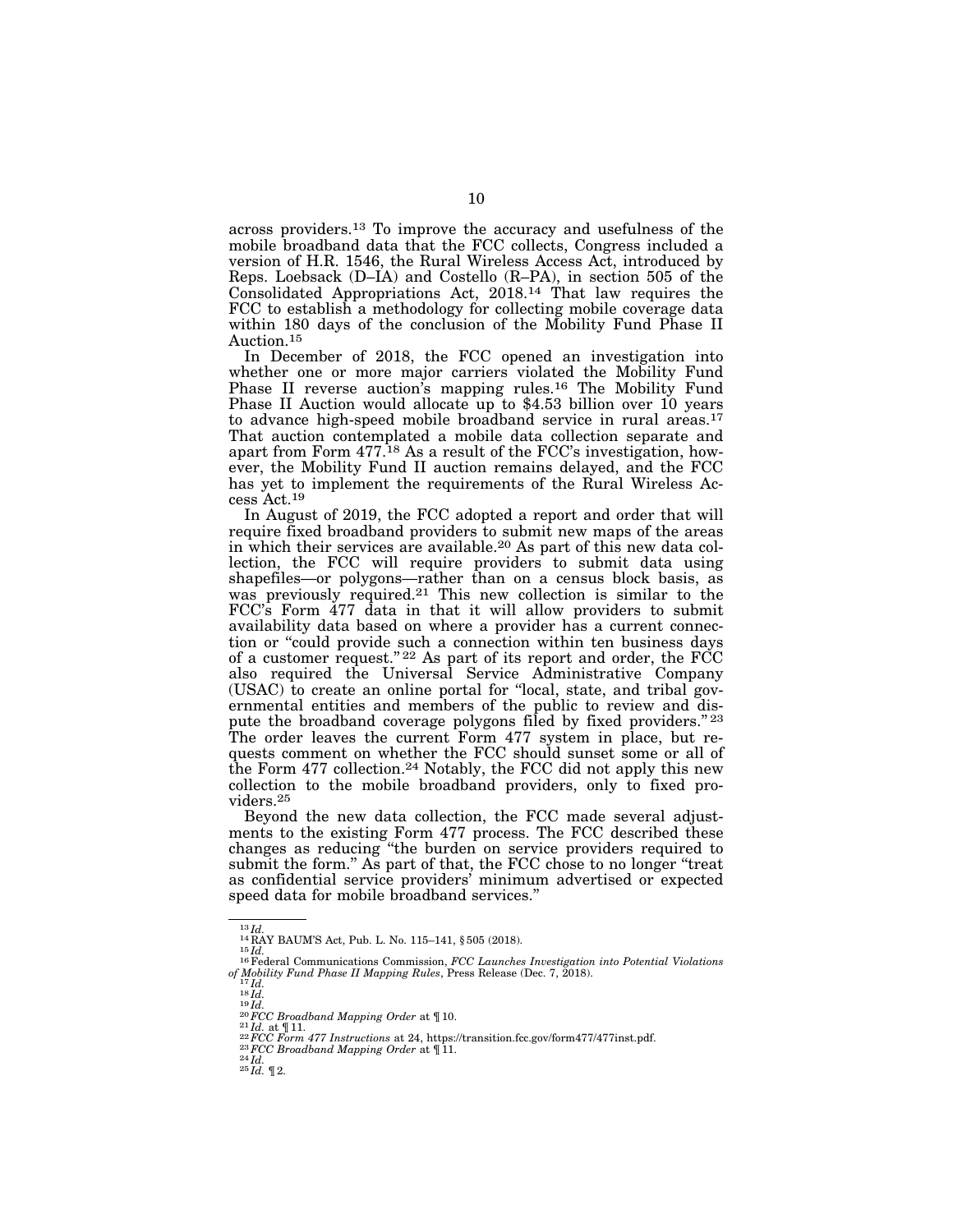Separate from its report and order, the FCC asked additional questions about whether it should require more granular data for fixed providers, how to account for satellite providers, how to improve mobile broadband coverage data, and how to better incorporate public feedback in the data collection process, among other things.

#### III. COMMITTEE HEARING

For the purposes of section 103(i) of H. Res. 6 of the 116th Congress, the following hearing was used to develop or consider H.R. 4229:

The Subcommittee on Communications and Technology held a legislative hearing on September 11, 2019, entitled ''Legislating to Connect America: Improving the Nation's Broadband Maps.'' The Subcommittee received testimony from the following witnesses:

• James M. Assey, Executive Vice President, NCTA—The Internet & Television Association;

• Shirley Bloomfield, Chief Executive Officer, NTCA—The Rural Broadband Association;

• Dana J. Floberg, Policy Manager, Free Press & Free Press Action;

• Jonathan Spalter, President and CEO, US Telecom Association;

• Grant Spellmeyer, Vice President, Federal Affairs & Public Policy, U.S. Cellular; and

• James W. Stegeman, President/CEO, CostQuest Associates.

### IV. COMMITTEE CONSIDERATION

H.R. 4229, the ''Broadband Deployment Accuracy and Technological Availability Act'' or ''the Broadband DATA Act'', was introduced on September 6, 2019, by Reps. Loebsack (D–IA), Latta (R– OH), McEachin (D–VA), and Long (R–MO), and referred to the Committee on Energy and Commerce. The bill was subsequently referred to the Subcommittee on Communications and Technology on September 7, 2019. Following a legislative hearing, on November 14, 2019, the Subcommittee met in open markup session, pursuant to notice, for consideration of H.R. 4229. During the bill's consideration, an amendment in the nature of a substitute (AINS) was offered by Mr. Loebsack. An amendment to the Loebsack AINS was offered by Mr. O'Halleran (D–AZ) and others and was adopted by a voice vote. Afterwards, the Loebsack AINS was agreed to, amended by the O'Halleran amendment, by a voice vote. Subsequently, the Subcommittee on Communications and Technology agreed to a motion by Mr. Doyle, Chairman of the subcommittee, to forward favorably H.R. 4229, amended, to the full Committee.

On November 20, 2019, the full Committee on Energy and Commerce met in open markup session, pursuant to notice, to consider H.R. 4229. During consideration, Ms. Eshoo (D–CA) offered an amendment that was adopted by a voice vote. At the conclusion of markup of the bill, the Committee on Energy and Commerce agreed to a motion by Mr. Pallone, Chairman of the committee, to order H.R. 4229 reported favorably to the House, amended, by a voice vote, a quorum being present.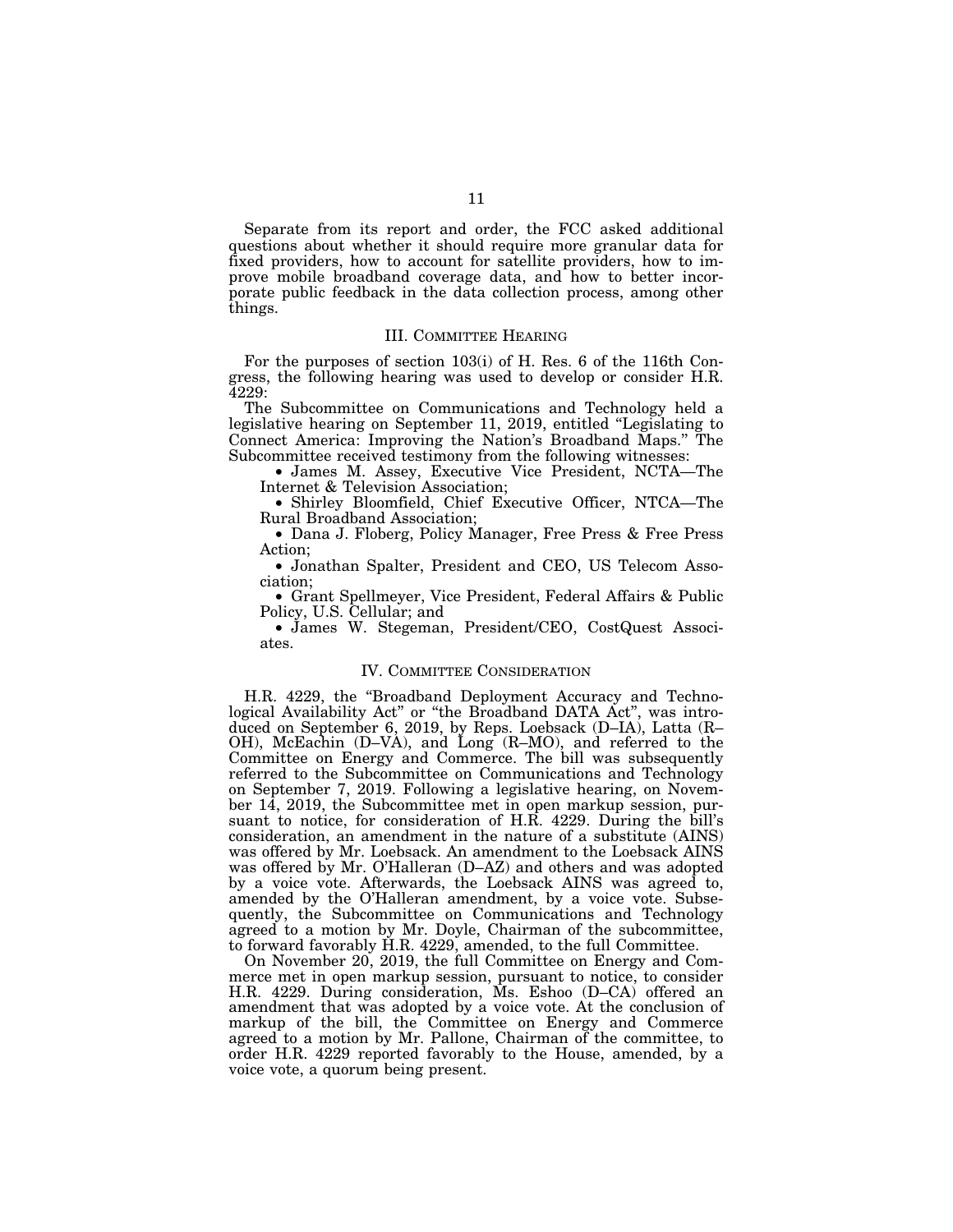### V. COMMITTEE VOTES

Clause 3(b) of rule XIII of the Rules of the House of Representatives requires the Committee to list each record vote on the motion to report legislation and amendments thereto. The Committee advises that there were no record votes taken on H.R. 4229, including the motion for final passage of the bill.

#### VI. OVERSIGHT FINDINGS

Pursuant to clause  $3(c)(1)$  of rule XIII and clause  $2(b)(1)$  of rule X of the Rules of the House of Representatives, the oversight findings and recommendations of the Committee are reflected in the descriptive portion of the report.

### VII. NEW BUDGET AUTHORITY, ENTITLEMENT AUTHORITY, AND TAX **EXPENDITURES**

Pursuant to 3(c)(2) of rule XIII of the Rules of the House of Representatives, the Committee adopts as its own the estimate of new budget authority, entitlement authority, or tax expenditures or revenues contained in the cost estimate prepared by the Director of the Congressional Budget Office pursuant to section 402 of the Congressional Budget Act of 1974.

The Committee has requested but not received from the Director of the Congressional Budget Office a statement as to whether this bill contains any new budget authority, spending authority, credit authority, or an increase or decrease in revenues or tax expenditures.

### VIII. FEDERAL MANDATES STATEMENT

The Committee adopts as its own the estimate of Federal mandates prepared by the Director of the Congressional Budget Office pursuant to section 423 of the Unfunded Mandates Reform Act.

## IX. STATEMENT OF GENERAL PERFORMANCE GOALS AND OBJECTIVES

Pursuant to clause  $3(c)(4)$  of rule XIII, the general performance goal or objective of this legislation is to create an accurate and granular map to depict the availability of fixed and mobile broadband.

### X. DUPLICATION OF FEDERAL PROGRAMS

Pursuant to clause 3(c)(5) of rule XIII, no provision of H.R. 4229 is known to be duplicative of another Federal program, including any program that was included in a report to Congress pursuant to section 21 of Public Law 111–139 or the most recent Catalog of Federal Domestic Assistance.

### XI. COMMITTEE COST ESTIMATE

Pursuant to clause  $3(d)(1)$  of rule XIII, the Committee adopts as its own the cost estimate prepared by the Director of the Congressional Budget Office pursuant to section 402 of the Congressional Budget Act of 1974.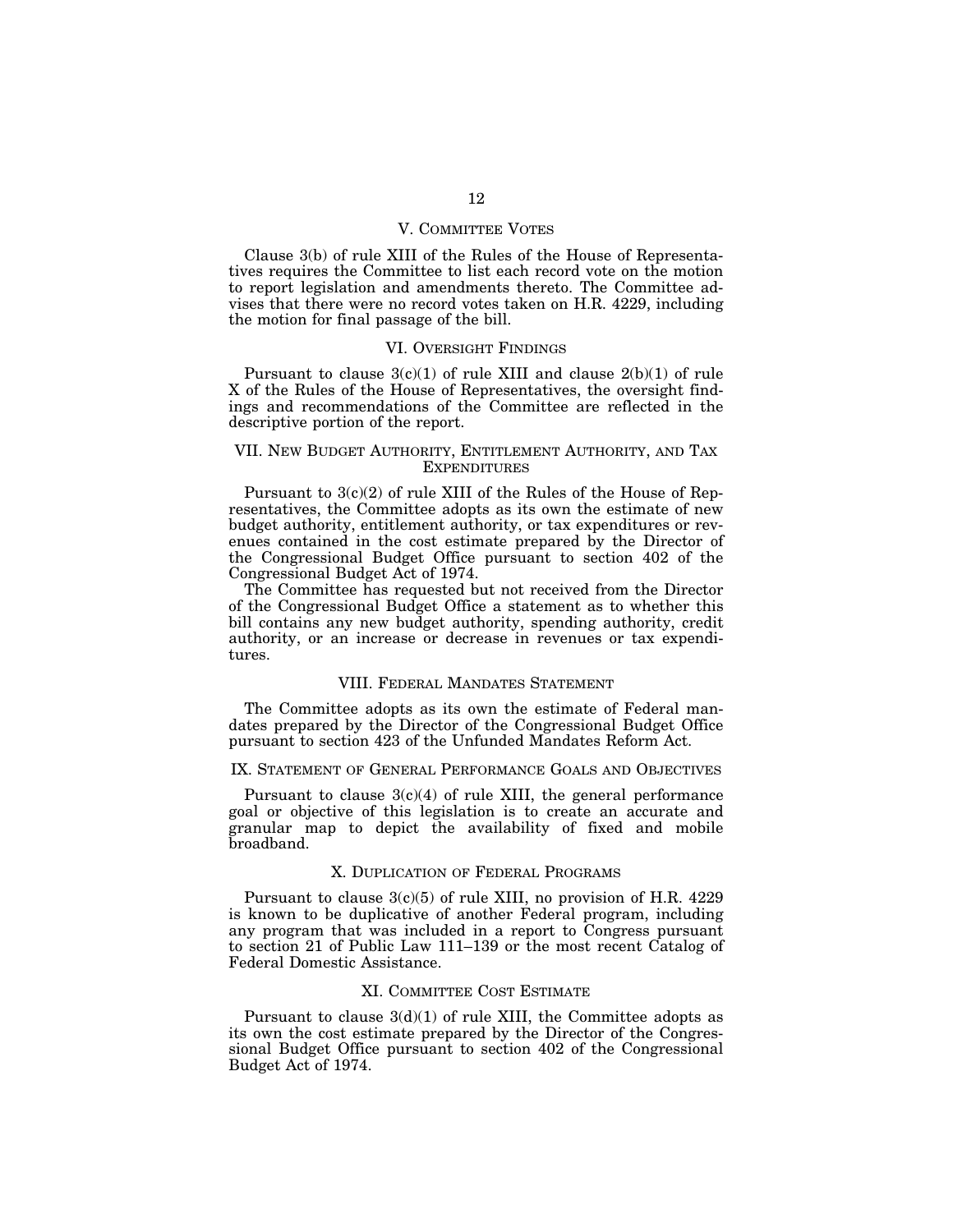### XII. EARMARKS, LIMITED TAX BENEFITS, AND LIMITED TARIFF BENEFITS

Pursuant to clause  $9(e)$ ,  $9(f)$ , and  $9(g)$  of rule XXI, the Committee finds that H.R. 4229 contains no earmarks, limited tax benefits, or limited tariff benefits.

#### XIII. ADVISORY COMMITTEE STATEMENT

The legislation does not create any new Federal advisory committee within the meaning of section 5(b) of the Federal Advisory Committee Act.

### XIV. APPLICABILITY TO LEGISLATIVE BRANCH

The Committee finds that the legislation does not relate to the terms and conditions of employment or access to public services or accommodations within the meaning of section  $10\overline{2}(b)(3)$  of the Congressional Accountability Act.

#### XV. SECTION-BY-SECTION ANALYSIS OF THE LEGISLATION

#### *Section 1. Short title*

Section 1 designates that the short title may be cited as the ''Broadband Deployment Accuracy and Technological Availability Act'' or the ''Broadband DATA Act''.

#### *Sec. 2. Broadband*

This section creates a new Title VIII of the Communications Act of 1934, as amended, and inserts five new sections in Title VIII.

Newly created section 801 defines multiple terms used throughout new Title VIII, including ''Broadband Internet Access Service'', ''Broadband Map'', ''Cell Edge Probability'', ''Cell Loading'', and ''Clutter'', among others. Importantly, this section includes a definition of quality of service that includes offered download and upload speeds and latency, as determined by and otherwise collected by the Commission.

Newly created section 802 requires the FCC to issue rules that would improve its process for mapping where broadband is and is not reasonably offered.

Subsection (a) of this section requires the FCC to collect and disseminate granular broadband data including that related to the availability and quality of service of broadband. The Commission is also required to publicly issue broadband coverage maps to depict where such service is available. The process of creating this map must also be augmented by additional data to help improve the accuracy of the broadband maps.

Subsection (b)(1) specifies that the Commission shall create a common data set of all locations within the United States that are or could be served with broadband service. This section further specifies some parameters with which the FCC must comply if the Commission chooses to contract out the creation of such a data set. This data set, or fabric, must serve as the bases for the fixed broadband maps required under the bill. The bill directs the FCC to prioritize implementing the fabric for rural and insular areas of the United States before implementing the fabric for urban and suburban areas of the United States. This is intended to focus ini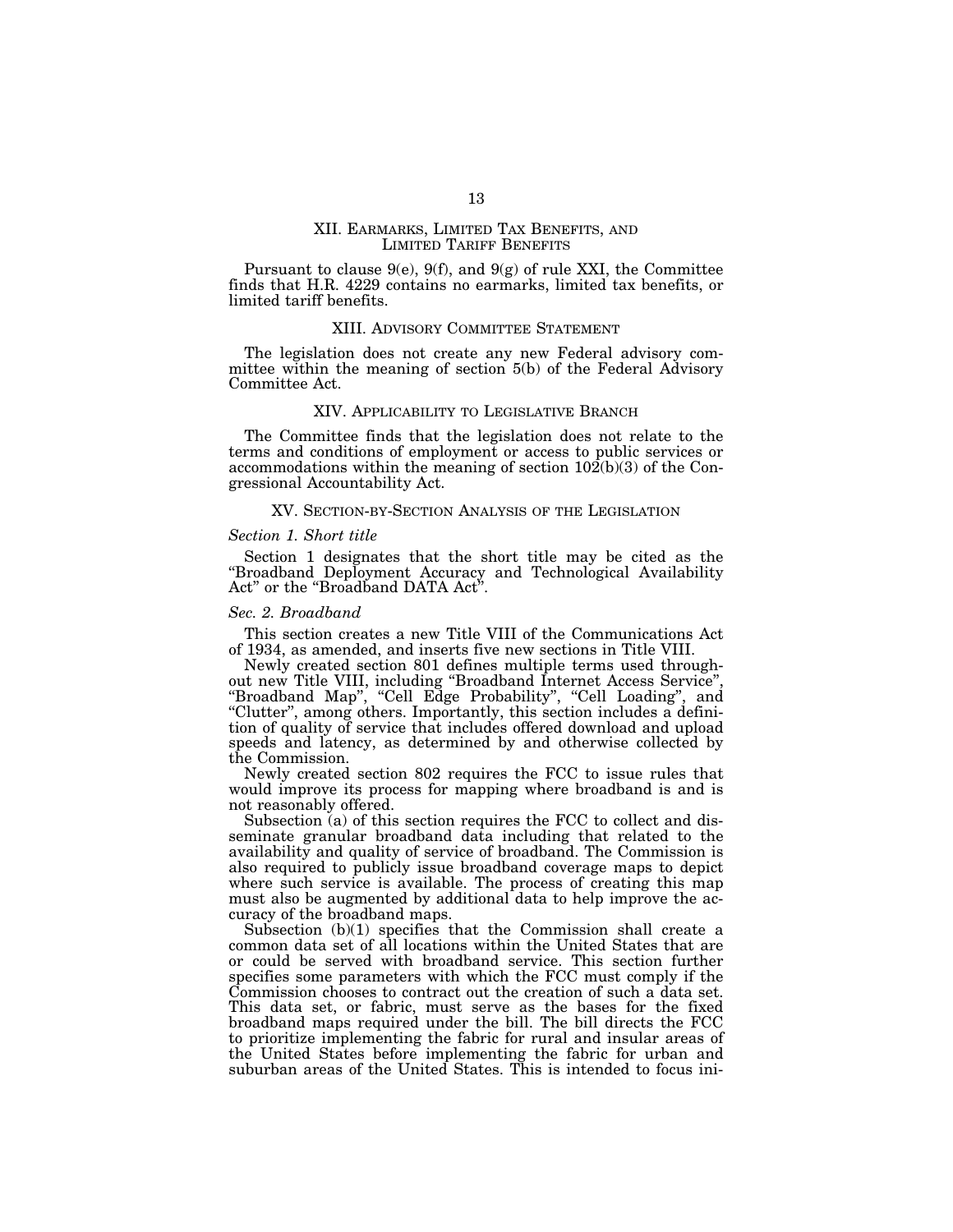tial implementation on high-cost, unserved parts of the country that would be eligible for federal universal service high-cost support, where supplemental information about serviceable locations could be most relevant and useful.

Subsection (b)(2) goes on to further require that the FCC create uniform standards for the reporting of broadband internet access service data for fixed broadband service that includes both where a provider provides service and where a provider could provide service. These data shall also include information regarding upload speed, download speed, and latency at different thresholds, if applicable. These reporting standards should apply to all broadband serviceable locations, including residences, businesses, and community anchor institutions. The Committee expects that data required to be reported under this provision be sufficiently granular to allow the Commission and the public to determine where infrastructure has been deployed by providers to serve consumers. It is not the Committee's intent, however, to require providers who purchase or lease network facilities or services, given the nature of their service, to be required to publicly disclose competitively sensitive mate-

rial as part of meeting the requirements of this subsection.<br>Subsection  $(b)(2)(A)(iv)(I)(bb)(AA)$  and subsection Subsection  $(b)(2)(A)(iv)(I)(bb)(AA)$  and (b)(2)(A)(iv)(II)(bb)(AA) specify that the Commission must give providers the option of either reporting these data using, at a minimum, propagation maps or shapefiles (depending on the nature of the service) or using a list of addresses. The Commission shall make either option of reporting available—but the Commission cannot as part of the mapping process described in this subsection—require providers to solely report their data based on a list of addresses.

Subsection (b)(2)(B) requires the Commission to collect consistently reported data regarding mobile broadband coverage that takes into consideration the effect of clutter and uses specific metrics for cell edge probability and cell loading, as defined in new section 801. This provision also gives the commission the authority to use other parameters that the Commission determines to be necessary to create a map that is more precise than that created as part of the Mobility Fund Phase II information collection.

Subsection (b)(5) requires the FCC to establish an on-going userfriendly challenge process to ensure that data collected is accurate. Within 18 months of the rules required under this Act being enacted, the Commission must report to Congress regarding the challenge process's effectiveness and whether an automated tool is necessary to improve such process.

Subsection (b)(6) requires the FCC to reform the Form 477 process to enable the comparison of future collected to past reported data while also harmonizing the reporting requirements among the differing data collections.

Subsection (c) requires the FCC to publish separate broadband maps displaying both mobile and fixed broadband coverage and to update those maps at least biannually and to make these maps publicly available.

Newly created section 803 instructs the FCC to take steps through crowdsourcing to improve the accuracy of the broadband maps created under section 803, including by coordinating with the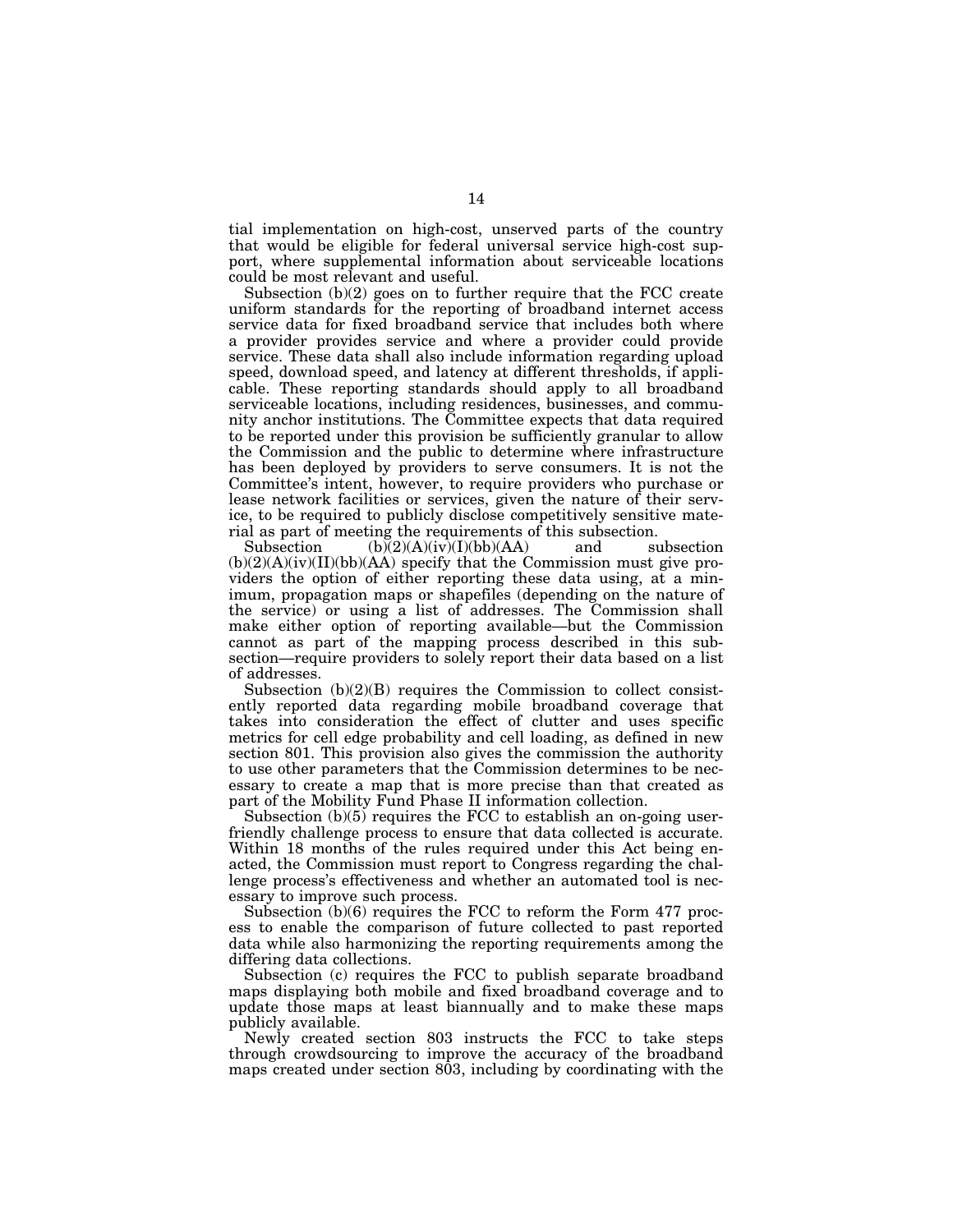Postmaster General, or other Federal agencies that operate a delivery fleet, to improve the accuracy of the maps.

Subsection (c), (d), and (f) of section 803 requires the FCC to offer specific technical assistance to tribes, small providers, and States and local governments to help them participate in the process under section 802.

Newly created section 804 prohibits the FCC from using the universal service fund to construct the maps and sets annual authorization amounts for the process outlined in new title VIII. This section also authorizes \$25,000,000 in Fiscal Year (FY) 2021, and \$9,000,000 in each of FY 2022 through FY 2028 for the creation of the broadband serviceable location fabric. The Committee expects the Commission to create the fabric, and the coverage maps from the fabric, as expeditiously as possible, consistent with the Committee's long-term goal of eventually creating a fabric built on open-source information. The Committee further expects the fabric to be created in a timely manner to be considered during future Universal Service Funding opportunities.

Newly created section 805 exempts the program from several administrative requirements to expedite the process and specifies that the Universal Service Administrative Company, or similarly entity, may not discharge the responsibilities of the Commission within this new title. The Committee does not intend, however, to prohibit third-parties from carrying out functions described in newly created section  $802(a)(2)(B)$  or newly created section  $803(d)$ .

#### XVI. CHANGES IN EXISTING LAW MADE BY THE BILL, AS REPORTED

In compliance with clause 3(e) of rule XIII of the Rules of the House of Representatives, changes in existing law made by the bill, as reported, are shown as follows (new matter is printed in italic and existing law in which no change is proposed is shown in roman):

### **COMMUNICATIONS ACT OF 1934**

\* \* \* \* \* \* \*

# *TITLE VIII—BROADBAND DATA*

### *SEC. 801. DEFINITIONS.*

*In this title:* 

*(1) BROADBAND INTERNET ACCESS SERVICE.—The term ''broadband internet access service'' has the meaning given the term in section 8.1(b) of title 47, Code of Federal Regulations, or any successor regulation.* 

*(2) BROADBAND MAP.—The term ''Broadband Map'' means the map created by the Commission under section 802(c)(1)(A).* 

*(3) CELL EDGE PROBABILITY.—The term ''cell edge probability'' means the likelihood that the minimum threshold download and upload speeds with respect to broadband internet access service will be met or exceeded at a distance from a base station that is intended to indicate the ultimate edge of the coverage area of a cell.*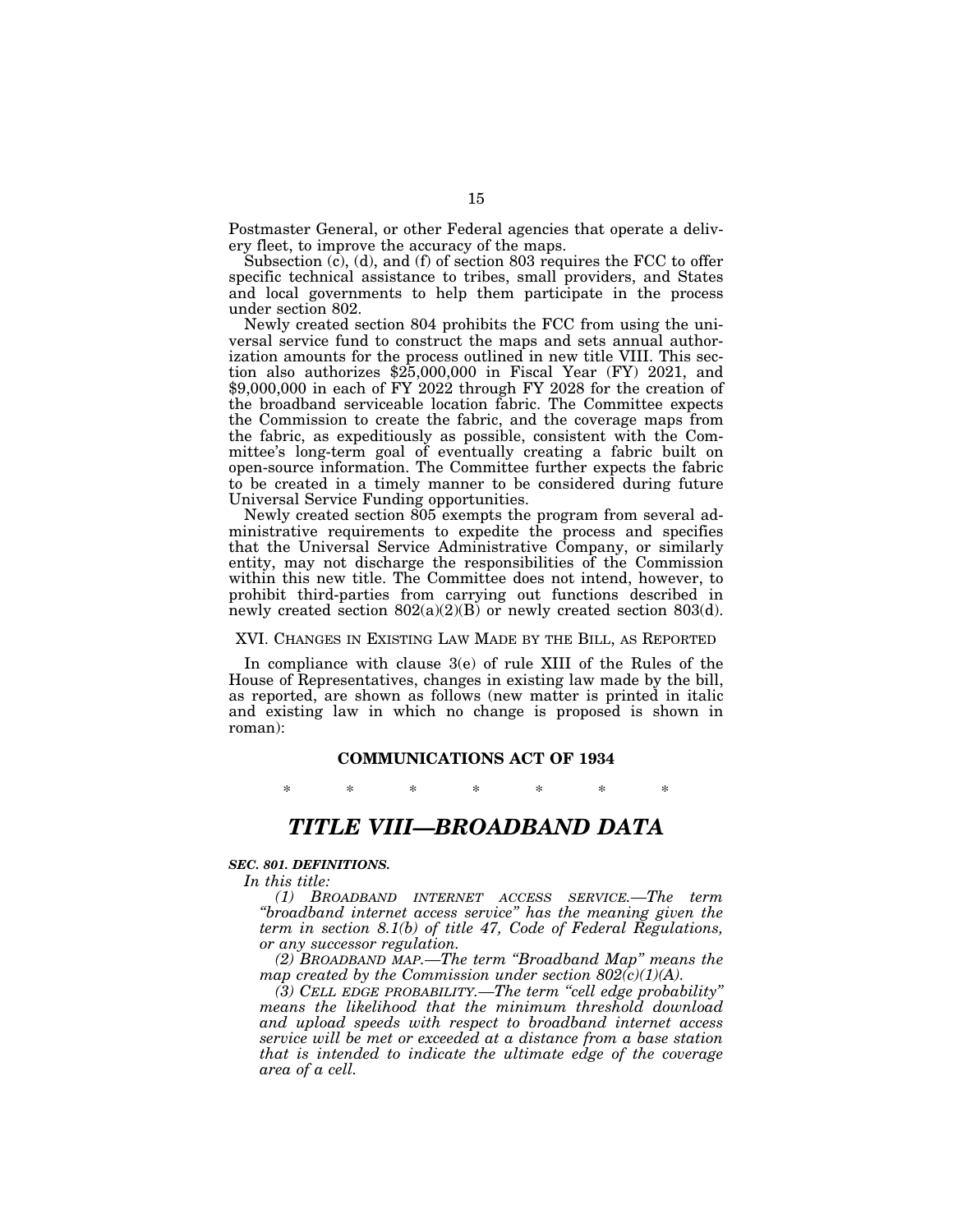*(4) CELL LOADING.—The term ''cell loading'' means the percentage of the available air interface resources of a base station that are used by consumers with respect to broadband internet access service.* 

*(5) CLUTTER.—The term ''clutter'' means a natural or manmade surface feature that affects the propagation of a signal from a base station.* 

*(6) FABRIC.—The term ''Fabric'' means the Broadband Serviceable Location Fabric established under section 802(b)(1)(B).* 

*(7) FORM 477.—The term ''Form 477'' means Form 477 of the Commission relating to local telephone competition and broadband reporting.* 

*(8) INDIAN TRIBE.—The term ''Indian Tribe'' has the meaning given the term ''Indian tribe'' in section 4 of the Indian Self-Determination and Education Assistance Act (25 U.S.C. 5304).* 

*(9) MOBILITY FUND PHASE II.—The term ''Mobility Fund Phase II'' means the second phase of the proceeding to provide universal service support from the Mobility Fund (WC Docket No. 10–90; WT Docket No. 10–208).* 

*(10) PROPAGATION MODEL.—The term ''propagation model'' means a mathematical formulation for the characterization of radio wave propagation as a function of frequency, distance, and other conditions.* 

*(11) PROVIDER.—The term ''provider'' means a provider of fixed or mobile broadband internet access service.* 

*(12) QUALITY OF SERVICE.—The term ''quality of service'' means information regarding offered download and upload speeds and latency of a provider's broadband internet access service as determined by and to the extent otherwise collected by the Commission.* 

*(13) SHAPEFILE.—The term ''shapefile'' means a digital storage format containing geospatial or location-based data and attribute information—* 

*(A) regarding the availability of broadband internet access service; and* 

*(B) that can be viewed, edited, and mapped in geographic information system software.* 

*(14) STANDARD BROADBAND INSTALLATION.—The term ''standard broadband installation''—* 

*(A) means the initiation by a provider of fixed broadband internet access service in an area where the provider has not previously offered that service, with no charges or delays attributable to the extension of the network of the provider; and* 

*(B) includes the initiation of fixed broadband internet access service through routine installation that can be completed not later than 10 business days after the date on which the service request is submitted.* 

### *SEC. 802. BROADBAND MAPS.*

*(a) RULES.—* 

*(1) IN GENERAL.—Not later than 180 days after the date of enactment of this title, the Commission shall issue rules that shall—* 

*(A) require the collection and dissemination of granular data, as determined by the Commission—*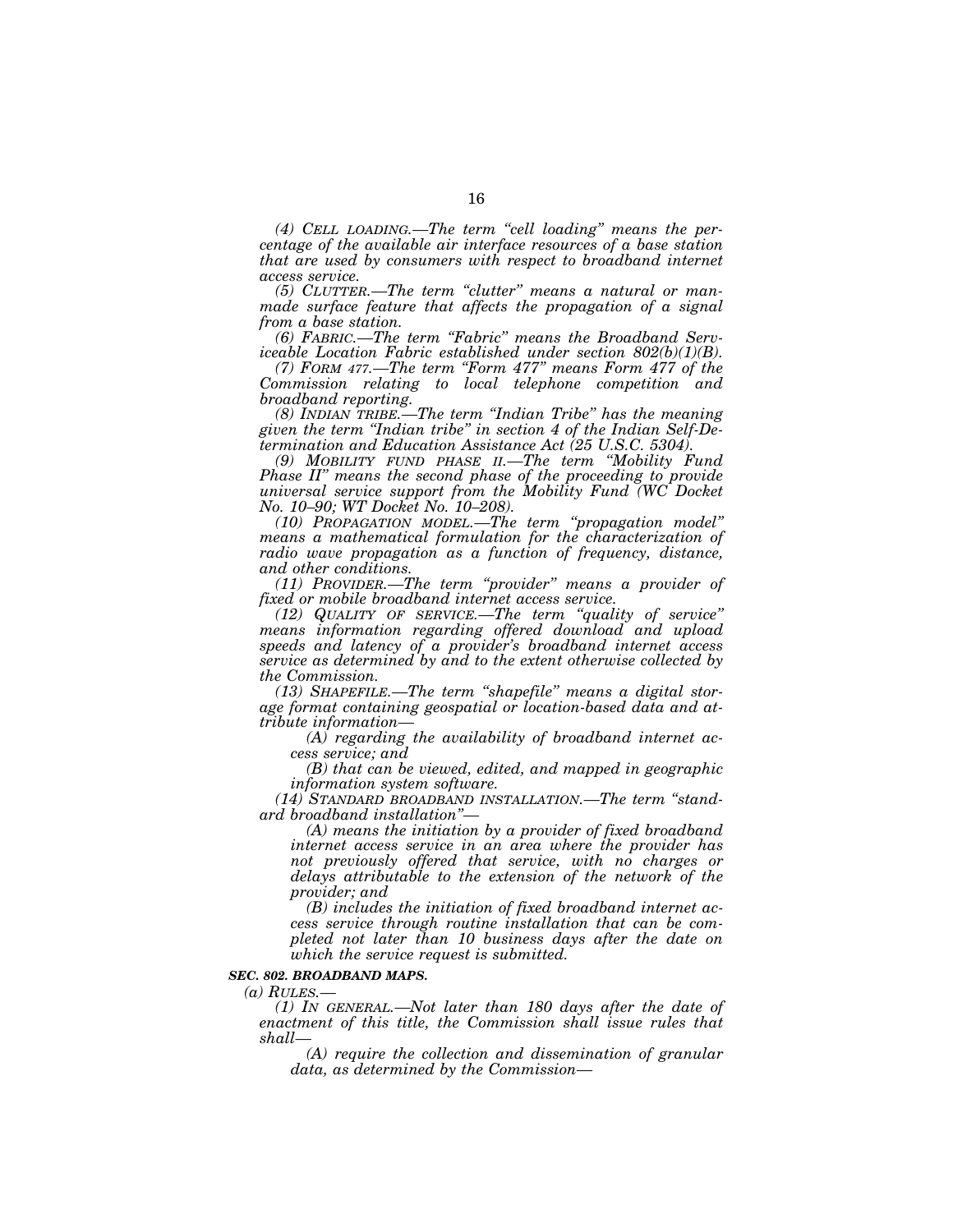*(i) relating to the availability and quality of service of terrestrial fixed, fixed wireless, satellite, and mobile broadband internet access service; and* 

*(ii) that the Commission shall use to compile the maps created under subsection (c)(1) (referred to in this section as ''coverage maps''), which the Commission shall make publicly available; and* 

*(B) establish—* 

*(i) processes through which the Commission can verify the accuracy of data submitted under subsection (b)(2);* 

*(ii) processes and procedures through which the Commission, and, as necessary, other entities or persons submitting non-public or competitively sensitive information under this title, can protect the security, privacy, and confidentiality of such non-public or competitively sensitive information, including—* 

*(I) information contained in the Fabric;* 

*(II) the dataset created under subsection (b)(1)(A) supporting the Fabric; and* 

*(III) the data submitted under subsection (b)(2); (iii) the challenge process described in subsection (b)(5); and* 

*(iv) the process described in section 803(b).* 

*(2) OTHER DATA.—In issuing the rules under paragraph (1), the Commission shall develop a process through which the Commission can collect verified data for use in the coverage maps from—* 

*(A) State, local, and Tribal governmental entities that are primarily responsible for mapping or tracking broadband internet access service coverage for a State, unit of local government, or Indian Tribe, as applicable;* 

*(B) third parties, including industry analysis, mapping, or tracking of broadband internet access service coverage and quality of service, if the Commission determines that it is in the public interest to use such data in—* 

*(i) the development of the coverage maps; or* 

*(ii) the verification of data submitted under subsection (b); and* 

*(C) other Federal agencies.* 

*(3) UPDATES.—The Commission shall revise the rules issued under paragraph (1) to—* 

*(A) reflect changes in technology;* 

*(B) ensure the accuracy of propagation models, as further provided in subsection (b)(3); and* 

*(C) improve the usefulness of the coverage maps.* 

*(b) CONTENT OF RULES.—* 

*(1) ESTABLISHMENT OF A SERVICEABLE LOCATION FABRIC RE-GARDING FIXED BROADBAND.— (A) DATASET.— (i) IN GENERAL.—The Commission shall create a* 

*common dataset of all locations in the United States where fixed broadband internet access service can be installed, as determined by the Commission.* 

*(ii) CONTRACTING.—*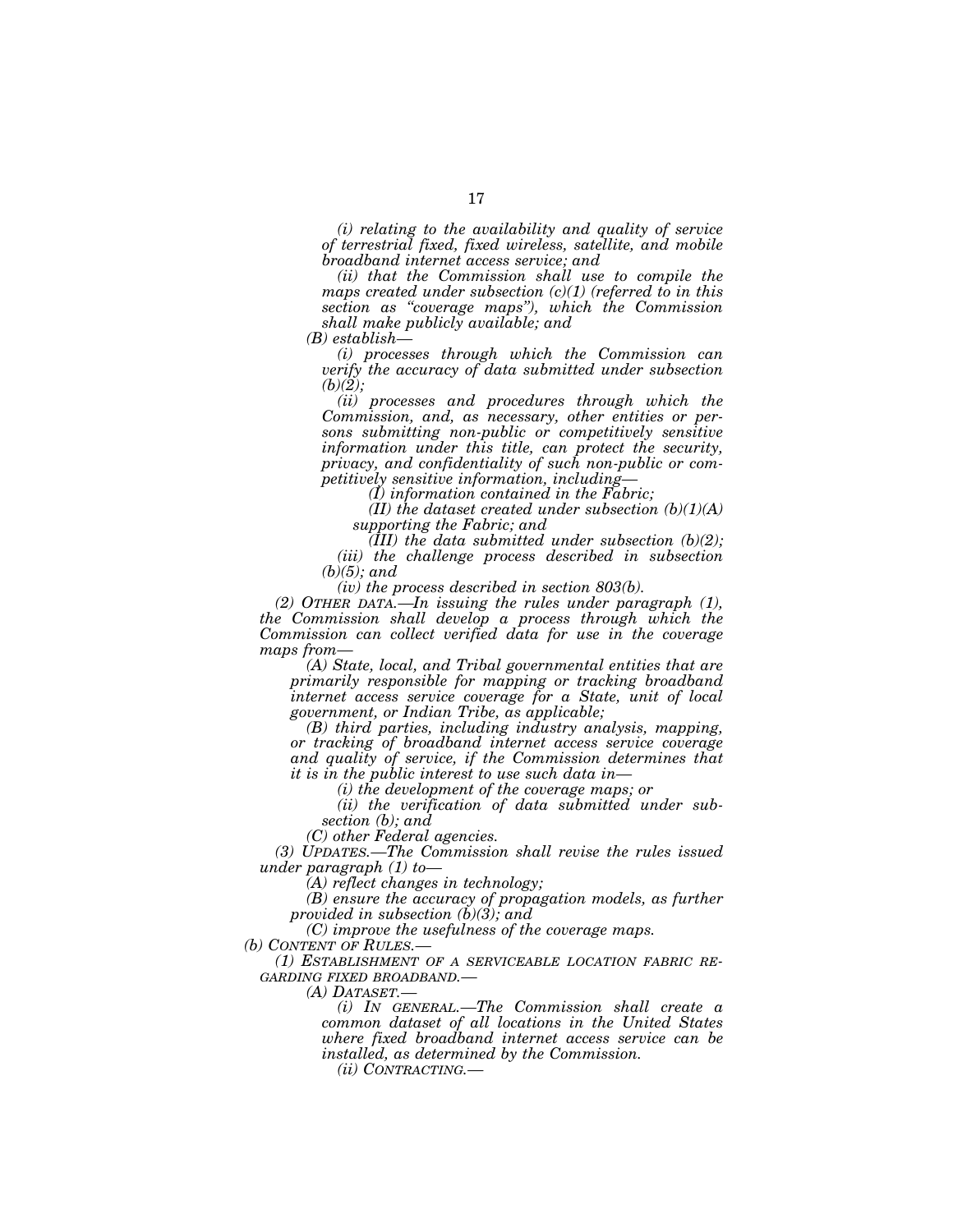*(I) IN GENERAL.—Subject to subclauses (II) and (III), the Commission may only contract with an entity with expertise with respect to geographic information systems (referred to in this subsection as ''GIS'') to create and maintain the dataset under clause (i).* 

*(II) APPLICATION OF THE FEDERAL ACQUISITION REGULATION.—A contract into which the Commission enters under subclause (I) shall in all respects comply with applicable provisions of the Federal Acquisition Regulation.* 

*(III) LIMITATIONS.—With respect to a contract into which the Commission enters under subclause (I)—* 

*(aa) the entity with which the Commission contracts shall be selected through a competitive bid process that is transparent and open;* 

*(bb) the contract shall be for a term of not longer than 5 years, after which the Commission may enter into a new contract—* 

*(AA) with an entity, and for the purposes, described in clause (i); and* 

*(BB) that complies with the requirements under subclause (II) and this subclause; and* 

*(cc) the contract shall prohibit the entity with which the Commission contracts (and require such entity to include in any contract with any other entity with which such entity contracts a provision prohibiting such other entity) from selling, leasing, or otherwise disclosing for monetary consideration any personally identifiable information to any entity other than for purposes authorized under this title.* 

*(B) FABRIC.—The rules issued by the Commission under subsection (a)(1) shall establish the Broadband Serviceable Location Fabric, which shall—* 

*(i) contain geocoded information for each location identified under subparagraph (A)(i);* 

*(ii) serve as the foundation upon which all data re*lating to the availability of fixed broadband internet *access service collected under paragraph (2)(A) shall be reported and overlaid;* 

*(iii) be compatible with commonly used GIS software; and* 

*(iv) at a minimum, be updated every 6 months by the Commission.* 

*(C) IMPLEMENTATION PRIORITY.—The Commission shall prioritize implementing the Fabric for rural and insular areas of the United States.* 

*(2) COLLECTION OF INFORMATION.—The rules issued by the Commission under subsection (a)(1) shall include uniform standards for the reporting of broadband internet access service data that the Commission shall collect—*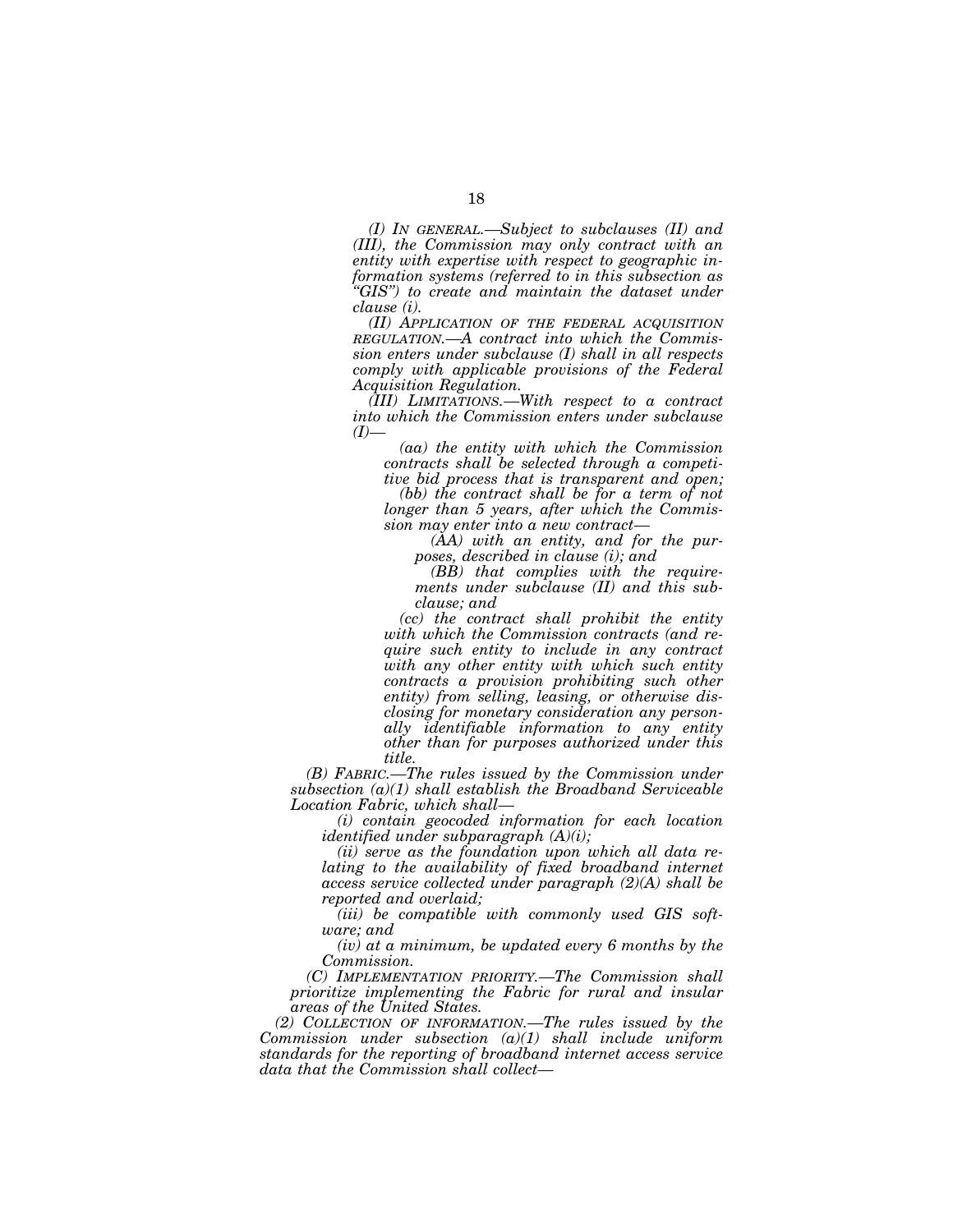*(A) from each provider of terrestrial fixed, fixed wireless, or satellite broadband internet access service, which shall include data that—* 

*(i) documents the areas where the provider—* 

*(I) has actually built out the broadband network infrastructure of the provider such that the provider is able to provide that service; and* 

*(II) could provide that service, as determined by identifying where the provider is capable of performing a standard broadband installation, if applicable;* 

*(ii) includes information regarding download and upload speeds, at various thresholds established by the Commission, and, if applicable, latency with respect to broadband internet access service that the provider makes available;* 

*(iii) can be georeferenced to the GIS data in the Fabric;* 

*(iv) the provider shall report as—* 

*(I) with respect to providers of fixed wireless broadband internet access service—* 

*(aa) propagation maps and propagation model details that—* 

*(AA) satisfy standards that are similar to those applicable to providers of mobile broadband internet access service under subparagraph (B) with respect to propagation maps and propagation model details, taking into account material differences fixed wireless and mobile broadband internet access service; and* 

*(BB) reflect the speeds and latency of the service provided by the provider; or* 

*(bb) a list of addresses or locations that constitute the service area of the provider, except that the Commission—* 

*(AA) may only permit, and not require, a provider to report the data using that means of reporting; and* 

*(BB) in the rules issued under subsection (a)(1), shall provide a method for using that means of reporting with respect to Tribal areas; and* 

*(II) with respect to providers of terrestrial fixed and satellite broadband internet access service—* 

*(aa) polygon shapefiles; or* 

*(bb) a list of addresses or locations that constitute the service area of the provider, except that the Commission—* 

*(AA) may only permit, and not require, a provider to report the data using that means of reporting; and* 

*(BB) in the rules issued under subsection (a)(1), shall provide a method for*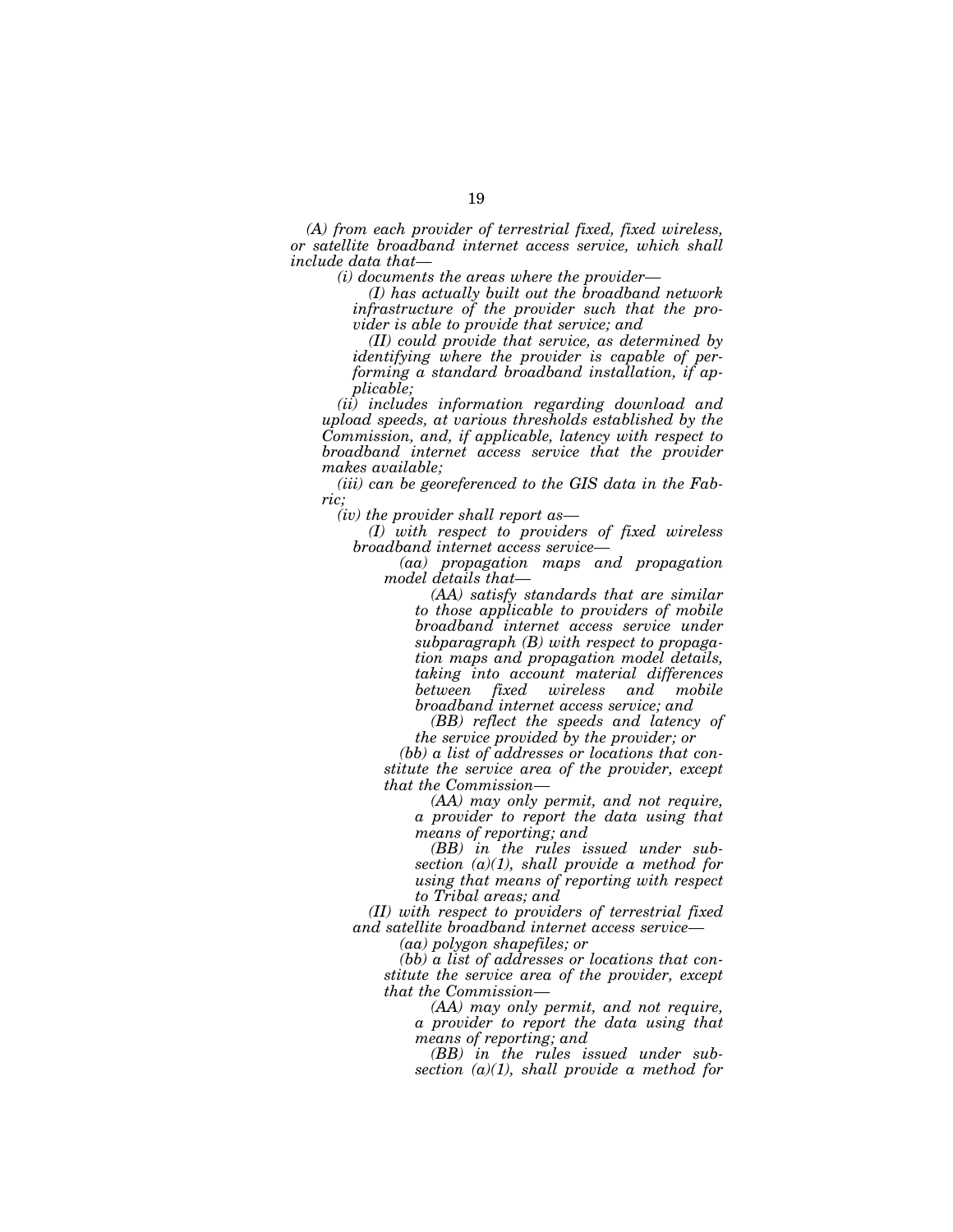*using that means of reporting with respect to Tribal areas; and* 

*(v) the Commission determines is appropriate with respect to certain technologies in order to ensure that the Broadband Map is granular and accurate; and* 

*(B) from each provider of mobile broadband internet access service, which shall include propagation maps, and propagation model details, that indicate the current (as of the date on which the information is collected) fourth generation Long-Term Evolution (commonly referred to as ''4G LTE'') mobile broadband internet access service coverage of the provider, which shall—* 

> *(i) take into consideration the effect of clutter; and (ii) satisfy—*

*(I) the requirements of having—* 

*(aa) a download speed of not less than 5 megabits per second and an upload speed of not less than 1 megabit per second with a cell edge probability of not less than 90 percent; and* 

*(bb) cell loading of not less than 50 percent; and* 

*(II) any other parameter that the Commission determines to be necessary to create a map under subsection (c)(1)(C) that is more precise than the map produced as a result of the submissions under the Mobility Fund Phase II information collection.* 

*(3) UPDATE OF REPORTING STANDARDS FOR MOBILE BROADBAND INTERNET ACCESS SERVICE.—For the purposes of paragraph (2)(B), if the Commission determines that the report*ing standards under that paragraph are insufficient to collect *accurate propagation maps and propagation model details with respect to future generations of mobile broadband internet access service technologies, the Commission shall immediately commence a rulemaking to adopt new reporting standards with respect to those technologies that—* 

*(A) shall be the functional equivalent of the standards required under paragraph (2)(B); and* 

*(B) allow for the collection of propagation maps and propagation model details that are as accurate and granular as, or more accurate and granular than, the maps and model details collected by the Commission under paragraph (2)(B).* 

*(4) CERTIFICATION AND VERIFICATION.—With respect to a provider that submits information to the Commission under paragraph (2)—* 

*(A) the provider shall include in each submission a certification from a corporate officer of the provider that the officer has examined the information contained in the submission and that, to the best of the officer's actual knowledge, information, and belief, all statements of fact contained in the submission are true and correct; and* 

*(B) the Commission shall verify the accuracy and reliability of the information in accordance with measures established by the Commission.*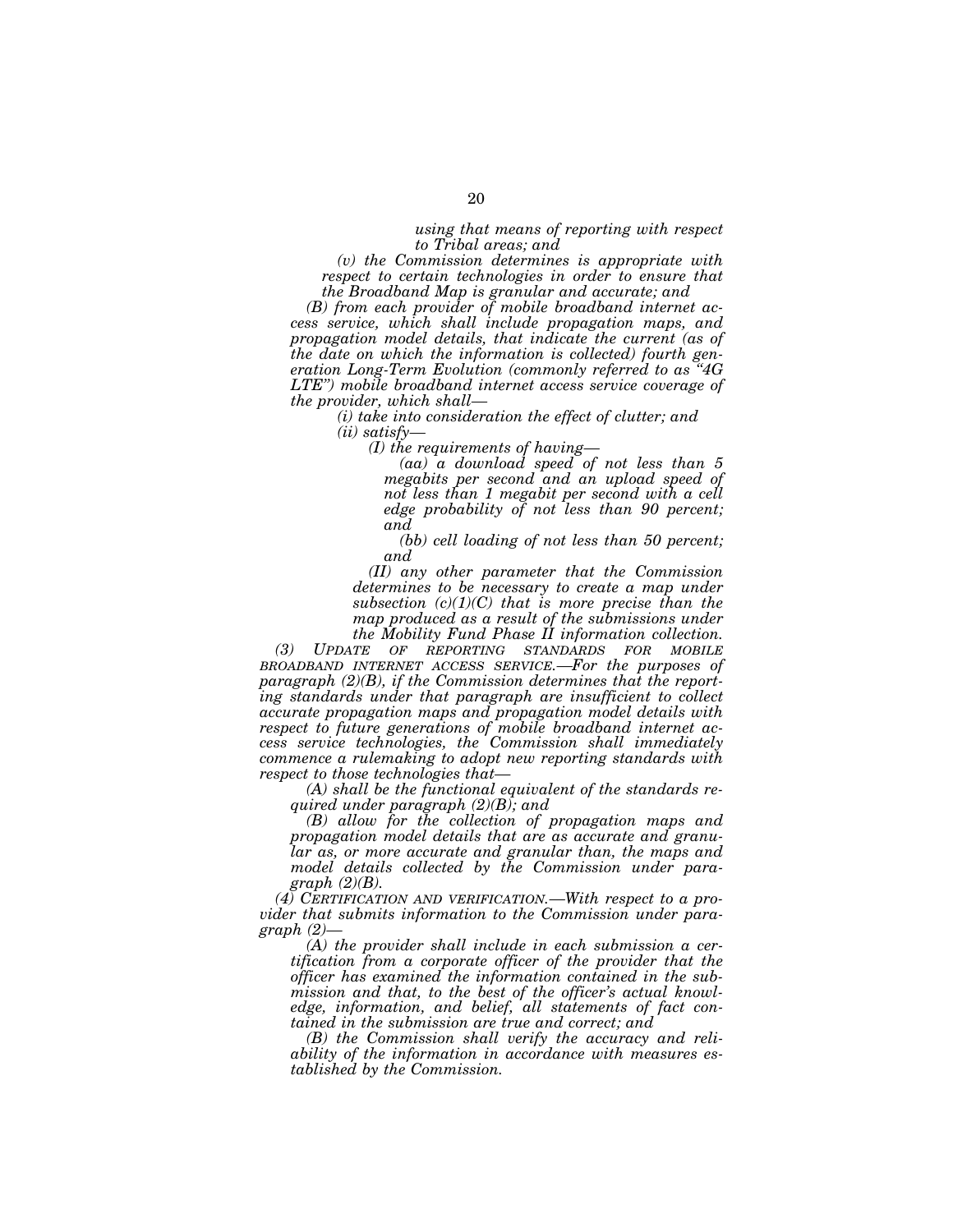*(5) CHALLENGE PROCESS.— (A) IN GENERAL.—In the rules issued under subsection (a)(1), and subject to subparagraph (B), the Commission shall establish a user-friendly challenge process through which consumers, State, local, and Tribal governmental entities, and other entities or persons may submit coverage data to the Commission to challenge the accuracy of—* 

*(i) the coverage maps;* 

*(ii) any information submitted by a provider regarding the availability of broadband internet access service; or* 

*(iii) the information included in the Fabric.* 

*(B) CONSIDERATIONS; VERIFICATION; RESPONSE TO CHAL-LENGES.—In establishing the challenge process required under subparagraph (A), the Commission shall—* 

*(i) consider—* 

*(I) the types of information that an entity or person submitting a challenge should provide to the Commission in support of the challenge;* 

*(II) the appropriate level of granularity for the information described in subclause (I);* 

*(III) the need to mitigate the time and expense incurred by, and the administrative burdens placed on, entities or persons in—* 

*(aa) challenging the accuracy of a coverage map; and* 

*(bb) responding to challenges described in item (aa);* 

*(IV) the costs to consumers and providers resulting from a misallocation of funds because of a reliance on outdated or otherwise inaccurate information in the coverage maps;* 

*(V) any lessons learned from the challenge process established under Mobility Fund Phase II, as determined from comments solicited by the Commission; and* 

*(VI) the need for user-friendly challenge submission formats that will promote participation in the challenge process;* 

*(ii) include a process for verifying the data submitted through the challenge process in order to ensure the reliability of that data;* 

*(iii) allow providers to respond to challenges submitted through the challenge process; and* 

*(iv) develop an online mechanism, which—* 

*(I) shall be integrated into the coverage maps;* 

*(II) allows for an entity or person described in subparagraph (A) to submit a challenge under the challenge process;* 

*(III) makes challenge data available in both geographic information system and non-geographic information system formats; and* 

*(IV) clearly identifies the areas in which broadband internet access service is available, and the upload and download speeds at which that*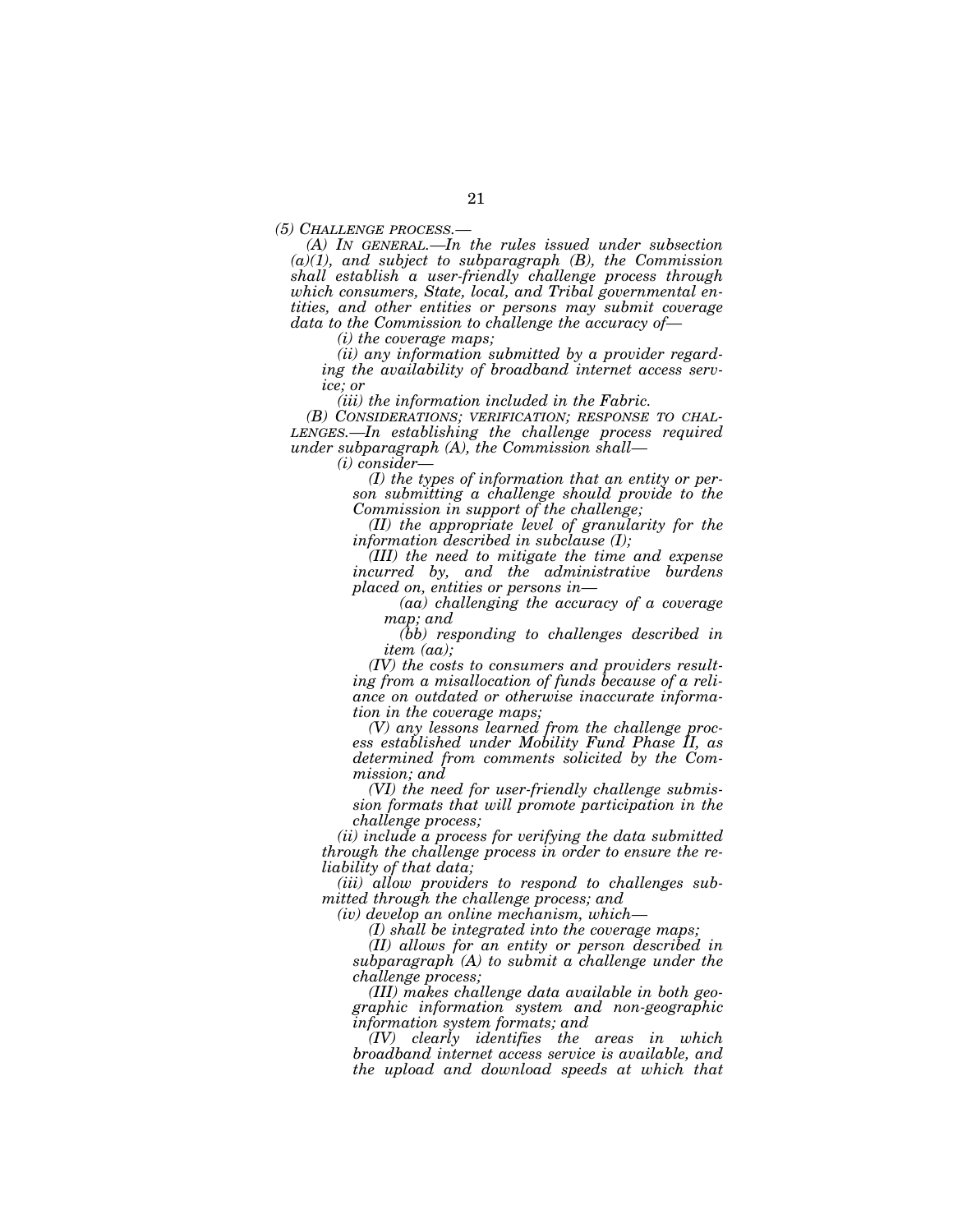*service is available, as reported to the Commission under this section.* 

*(C) USE OF CHALLENGES.—The rules issued to establish the challenge process under subparagraph (A) shall include—* 

*(i) a process for the speedy resolution of challenges; and* 

*(ii) a process for the regular and expeditious updating of the coverage maps and granular data the Commission disseminates as challenges are resolved.* 

*(D) AUTOMATION TOOL.—Not earlier than 1 year after, and not later than 18 months after, the rules issued under subsection (a)(1) are implemented, the Commission shall, after an opportunity for notice and comment, submit to the Committee on Energy and Commerce of the House of Representatives and the Committee on Commerce, Science, and Transportation of the Senate a report that—* 

*(i) evaluates the challenge process; and* 

*(ii) considers whether the Commission should amend its rules to create an automated tool that includes predictive capabilities to identify potential inaccuracies and features that allow a provider of broadband internet access service, the Commission, and the public to visualize the data relating to broadband internet access service that the provider reports in order to improve the accuracy of the data submitted by the provider.* 

*(6) REFORM OF FORM 477 PROCESS.—* 

*(A) IN GENERAL.—Not later than 180 days after the date on which the rules issued under subsection (a)(1) take effect, the Commission shall—* 

*(i) reform the Form 477 broadband deployment service availability collection process of the Commission to achieve the purposes of this title and in a manner that enables the comparison of data and maps produced before the implementation of this title with data and coverage maps produced after the implementation of this title and maintains the public availability of broadband deployment service availability data; and* 

*(ii) harmonize reporting requirements and procedures regarding the deployment of broadband internet access service that, as of the date on which the rules issued under subsection (a)(1) take effect, are in effect.* 

*(B) CONTINUED COLLECTION AND REPORTING.—On and after the date on which the Commission carries out subparagraph (A), the Commission shall continue to collect and publicly report subscription data that the Commission collected through the Form 477 broadband deployment service availability collection process, as in effect on July 1, 2019.* 

*(c) MAPS.—The Commission shall—* 

*(1) after consulting with the Federal Geographic Data Committee established by section 753(a) of the Geospatial Data Act of 2018 (43 U.S.C. 2802(a)), create—* 

*(A) the Broadband Map, which shall depict—*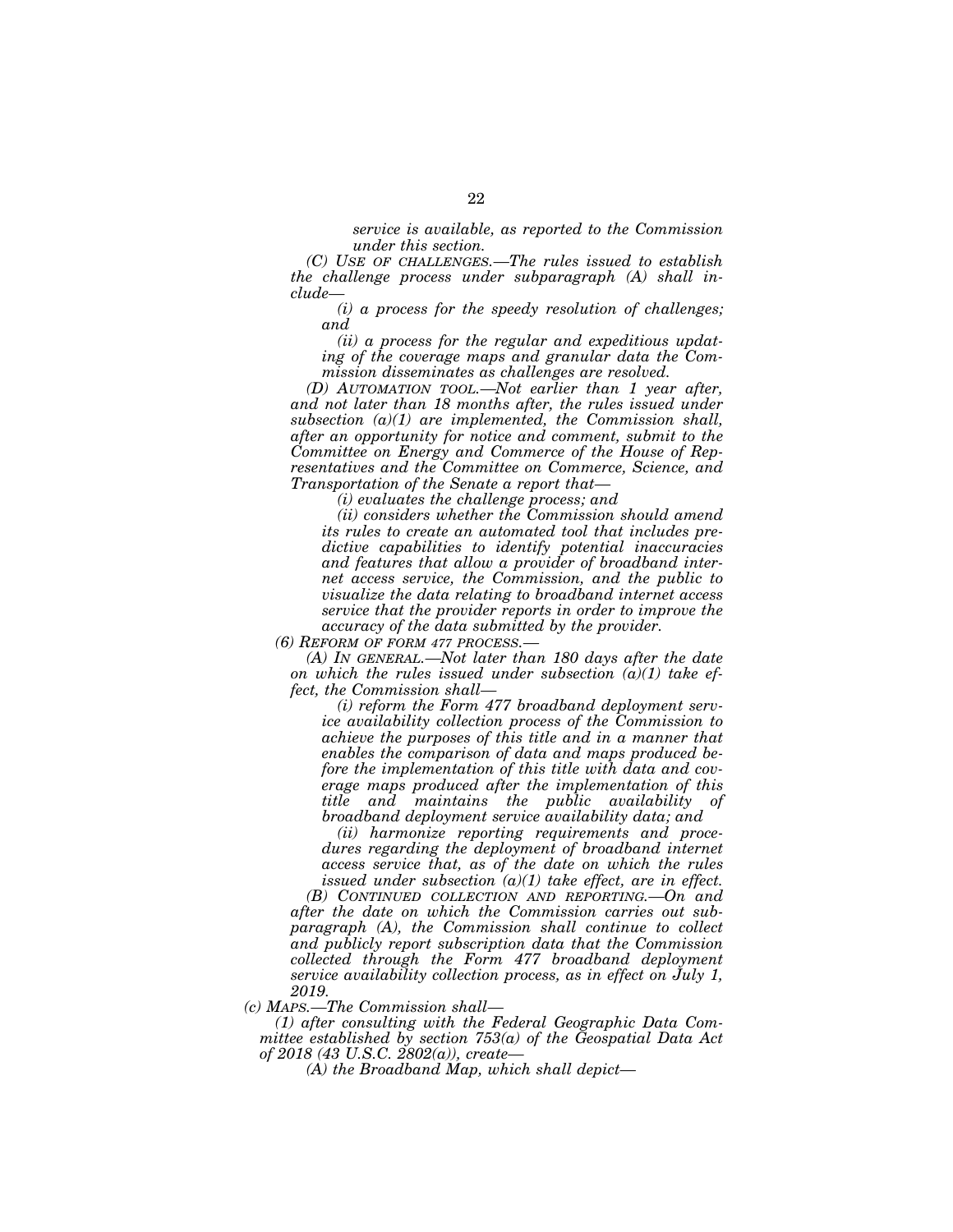*(i) the extent of the availability of broadband internet access service in the United States, without regard to whether that service is fixed broadband internet access service or mobile broadband internet access service, which shall be based on data collected by the Commission from all providers; and* 

*(ii) the areas of the United States that remain unserved by providers;* 

*(B) a map that depicts the availability of fixed broadband internet access service, which shall be based on data collected by the Commission from providers under subsection (b)(2)(A); and* 

*(C) a map that depicts the availability of mobile broadband internet access service, which shall be based on data collected by the Commission from providers under subsection (b)(2)(B);* 

*(2) use the maps created under paragraph (1)—* 

*(A) to determine the areas in which terrestrial fixed, fixed wireless, mobile, and satellite broadband internet access service is and is not available; and* 

*(B) when making any new award of funding with respect to the deployment of broadband internet access service;* 

*(3) update the maps created under paragraph (1) not less frequently than biannually using the most recent data collected from providers under subsection (b)(2);* 

*(4) make available to all Federal agencies, upon request, the maps created under paragraph (1);* 

*(5) establish a process to make the data collected under subsection (b)(2) available to the National Telecommunications and Information Administration; and* 

*(6) make public at an appropriate level of granularity—* 

*(A) the maps created under paragraph (1); and* 

*(B) the data collected by the Commission with respect to broadband internet access service availability and quality of service.* 

*(d) DELAYED EFFECTIVE DATE OF QUALITY OF SERVICE RULES.— Any requirement of a rule relating to quality of service issued under subsection (a)(1) shall take effect not earlier than the date that is 180 days after the date on which the Commission issues such rule.* 

## *SEC. 803. IMPROVING DATA ACCURACY.*

*(a) AUDITS.—The Commission shall conduct regular audits of information submitted to the Commission by providers under section 802(b)(2) to ensure that the providers are complying with this title. (b) CROWDSOURCING.—* 

*(1) IN GENERAL.—The Commission shall—* 

*(A) develop a process through which entities or persons in the United States may submit specific information about the deployment and availability of broadband internet access service in the United States on an ongoing basis so that the information may be used to verify and supplement information provided by providers of broadband internet access service for inclusion in the maps created under section 802(c)(1); and*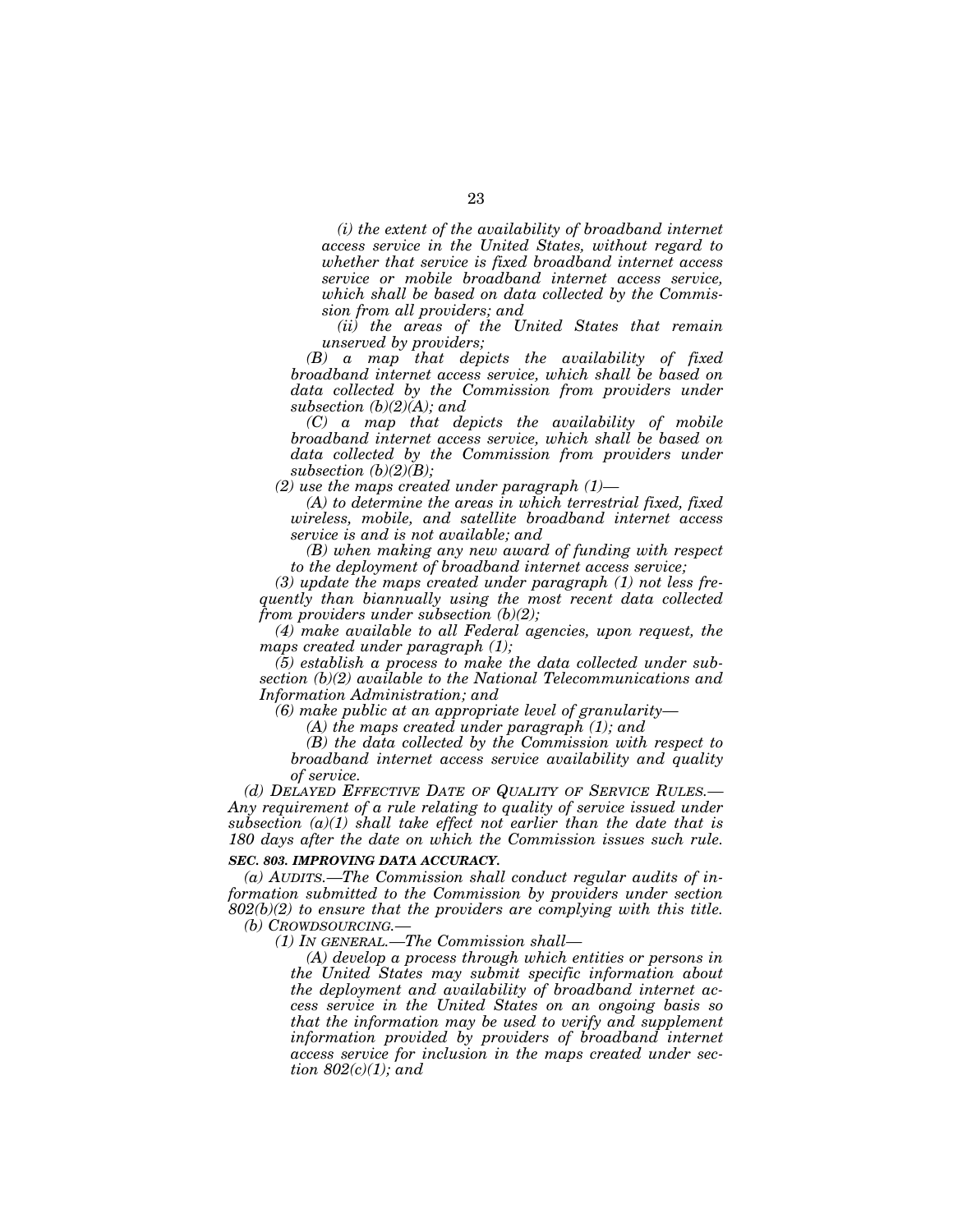*(B) update the maps created under section 802(c)(1) on no less than an annual cycle based on the information received through such process.* 

*(2) COLLABORATION.—As part of the efforts of the Commission to facilitate the ability of entities or persons to submit information under paragraph (1), the Commission shall—* 

*(A) prioritize the consideration of data provided by data collection applications used by consumers that the Commission has determined—* 

*(i) are highly reliable; and* 

*(ii) have proven methodologies for determining network coverage and network performance; and* 

*(B) coordinate with the Postmaster General, or the heads of other Federal agencies that operate delivery fleet vehicles, to facilitate the submission of specific information by the United States Postal Service or such other agencies under* 

*paragraph (1).* 

*(1) IN GENERAL --Subject to paragraph (2), the Commission shall hold annual workshops for Tribal governments to provide technical assistance with the collection and submission of data under section 802(a)(2)(A).* 

*(2) ANNUAL REVIEW.—Each year, the Commission, in consultation with Indian Tribes, shall review the need for continued workshops required under paragraph (1).* 

*(d) TECHNICAL ASSISTANCE TO SMALL SERVICE PROVIDERS.—The Commission shall establish a process through which a provider that has fewer than 100,000 active broadband internet access service connections may request and receive assistance from the Commission with respect to geographic information system data processing to ensure that the provider is able to comply with the rules issued under section*  $802(\hat{a})(1)$  *in a timely and accurate manner.* (e) GAO ASSESSMENT OF FABRIC SOURCE DATA.—

*(1) ASSESSMENT.—The Comptroller General of the United States shall conduct an assessment of key data sources that are used for purposes of the Fabric to identify and geocode locations where fixed broadband internet access service can be installed, in order to develop recommendations for how the quality and completeness of such data sources can be improved as data sources for the Fabric. Data sources to be assessed shall include any sources of relevant Federal data, including the National Address Database administered by the Department of Transportation, State- and county-level digitized parcel data, and property tax record tax attribute recording.* 

*(2) REPORT.—Not later than 1 year after the date of the enactment of this title, the Comptroller General shall submit to the Committee on Energy and Commerce of the House of Representatives and the Committee on Commerce, Science, and Transportation of the Senate a report containing the recommendations developed in the assessment under paragraph (1).* 

*(f) TECHNICAL ASSISTANCE TO CONSUMERS AND STATE, LOCAL, AND TRIBAL GOVERNMENTAL ENTITIES.—The Commission shall provide technical assistance to consumers and State, local, and Tribal governmental entities with respect to the challenge process established under section 802(b)(5), which shall include—*